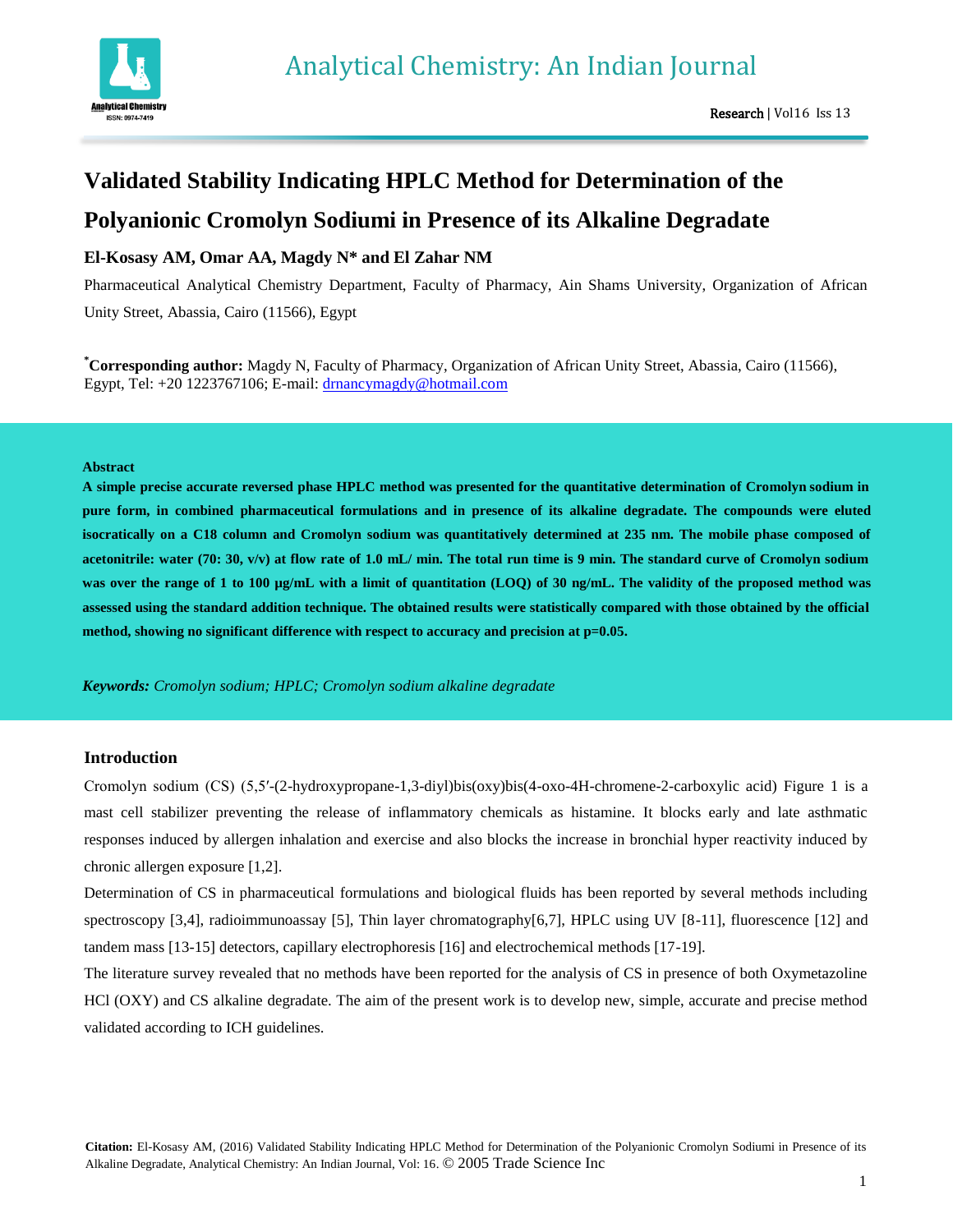

**Figure 1:** Structure of Cromolyn Sodium.

## **Experimental**

#### **Instrumentation**

• Waters Alliance e2695 HPLC binary pump (Waters Technology, Milford, MA) equipped with an in-line vacuum degassing auto-sampler with capacity for 120 vials with programmable temperature control, heated column compartment and photodiode array detector (model 2998). All components of the HPLC system were controllable through the Empower 3 chromatography data software.

- Zorbax eclipse HC-C18 column (250 mm x 4.6 mm x 5 µm).
- 0.2 µm disposable membrane filters (Millipore corp., Milford, MA, USA).
- Jenway pH meter  $3310$  pH /mV/°C.

• Sonicator (Crest ultrasonics, scotch road. Mercer, country airport, Trenton, NJ 08628).

#### **Chemicals and Reagents**

• CS and OXY were kindly supplied by Sigma Pharmaceutical Industries (Egypt) and certified to contain 99.61% and 99.80; respectively.

• Nazocrom® nasal spray, labeled to contain 20 mg of CS and 0.25 mg of OXY per 1 mL (Batch number: 23888), was manufactured by Sigma Pharmaceutical Industries (Egypt).

• Epicrom® eye drop labeled to contain 40 mg of CS per 1 mL (Batch number: 1203205), was manufactured by Egyptian International Pharmaceutical Industries Company, (EIPICO), Cairo, Egypt.

• All reagents and solvents were of HPLC grade: acetonitrile (Sigma Gmbh, Germany), phosphoric acid (Reidel-deHaën, Germany), water (Sigma Gmbh, Germany), methanol (Sigma Gmbh, Germany).

## **Standard solutions**

A stock solution of CS) (1.00 mg mL-1 was prepared by dissolving 0.10 gm of CS in water, transferred into 100-mL volumetric flask and completed to the mark with water and also used as the working solution.

A stock solution of OXY (1.00 mg mL-1) was prepared by dissolving 0.10 gm of OXY in water transferred into 100-mL volumetric flask and completed to the mark with water and also used as the working solution.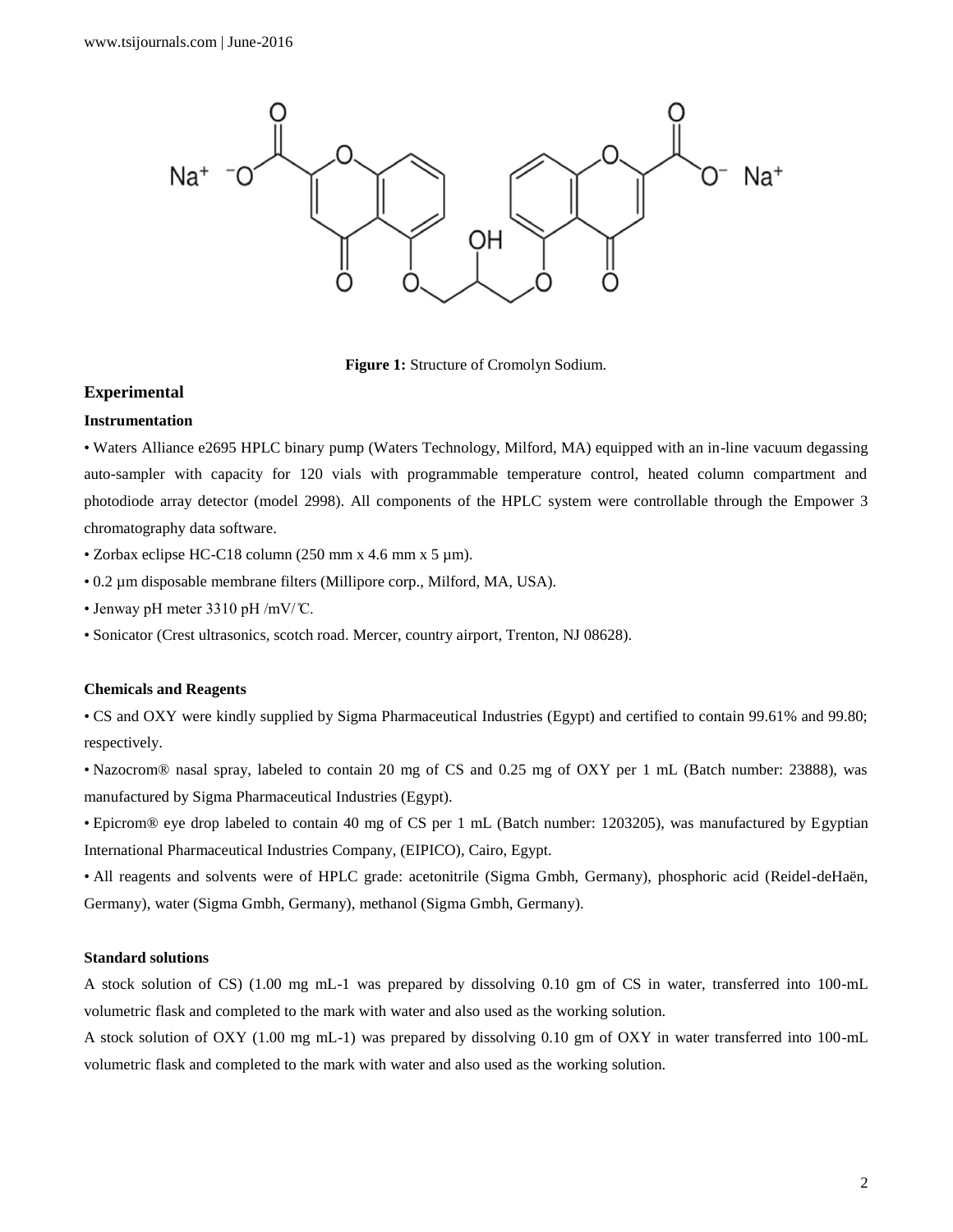A stock solution of CS alkaline degradate (500.00  $\mu$ g mL<sup>-1</sup>) was prepared by dissolving 0.05 gm of CS alkaline degradate in 0.1 N NaOH, transferred into 100-mL volumetric flask and completed to the mark with 0.1 N NaOH and also used as the working solution and also used as the working solution.

## **Procedure**

## **Preparation of CS alkaline degradate [20]**

(1-{2-[3-(2-Acetyl-3-hydroxy-phenoxy)-2-hydroxypropoxy]-6hydroxyphenyl}-ethanone): 0.50 g of CS was refluxed with 10% aqueous potassium hydroxide (10.00 mL) for 2 hrs. Subsequently, the solution was acidified with glacial acetic acid until complete precipitation of the degradation product. The precipitate was filtered, washed and dried.

**Chromatographic conditions:** The mobile phase used was acetonitrile: water  $(70:30, v/v)$ . All analyses were performed under isocratic conditions with a flow rate of 1.0 mL min-1 and at room temperature. Diode array detector was adjusted at 235.0 nm for quantitative determination of CS. All solvents were filtered through 0.2 µm membrane filter immediately before use and degassed in an ultrasonic bath. Zorbax eclipse HC-C18 column (250 mm x 4.6 mm x 5 µm) was equilibrated with mobile phase. Sample solutions were diluted with mobile phase and filtered through 0.45 µm syringe filter.

## **Method validation**

**Linearity:** Different aliquots of CS standard stock solutions were transferred, separately, into 10 mL volumetric flasks, diluted to volume with mobile phase to obtain concentrations of  $(1.00-100.00 \mu g \text{ mL}-1)$  of CS.

A 50.00 µL volume of each solution was injected, in triplicates, the drug was separated using the above mentioned chromatographic conditions and the average peak areas were calculated. The calibration curve, representing the relationship between average peak areas and their corresponding concentrations was plotted and the regression equation for the investigated drug was computed.

**Accuracy:** The previously mentioned procedure under linearity was repeated for determination of different concentrations of pure samples of CS. The concentrations were calculated from the corresponding regression equation and the recovery percentages were then calculated.

**Precision:** The intraday and interday variations were evaluated by applying the previously mentioned procedure, for analysis of 10.00, 30.00 and 60.00 µg mL-1 of CS  $(n=9)$  on the same day and on three successive days, respectively. The concentrations were calculated from the corresponding regression equation, the recovery percentages and standard deviations were then calculated.

**Specificity:** Laboratory prepared mixtures were prepared as follows: Aliquots of (0.01-0.90) mL of CS working standard solution (1.00 mg mL-1) were transferred separately into a series of 10 mL volumetric flasks and to the previous solutions accurately measured volumes (0.01-0.80 mL) of OXY (1.00 mg mL-1) and (0.02-1.60 mL) of CS alkaline degradate (500.00 µg mL-1) were added. The volume was completed to mark with the mobile phase.

Using the proposed method, the samples were analyzed for CS contents. The concentrations were calculated from the corresponding regression equation; the mean percentage recoveries and standard deviations were then calculated.

**LOD and LOQ:** LOD and LOQ were calculated using the corresponding calibration curve. According to the ICH guidelines for determination of LOD and LOQ, the estimation was based on the standard deviation of response**.**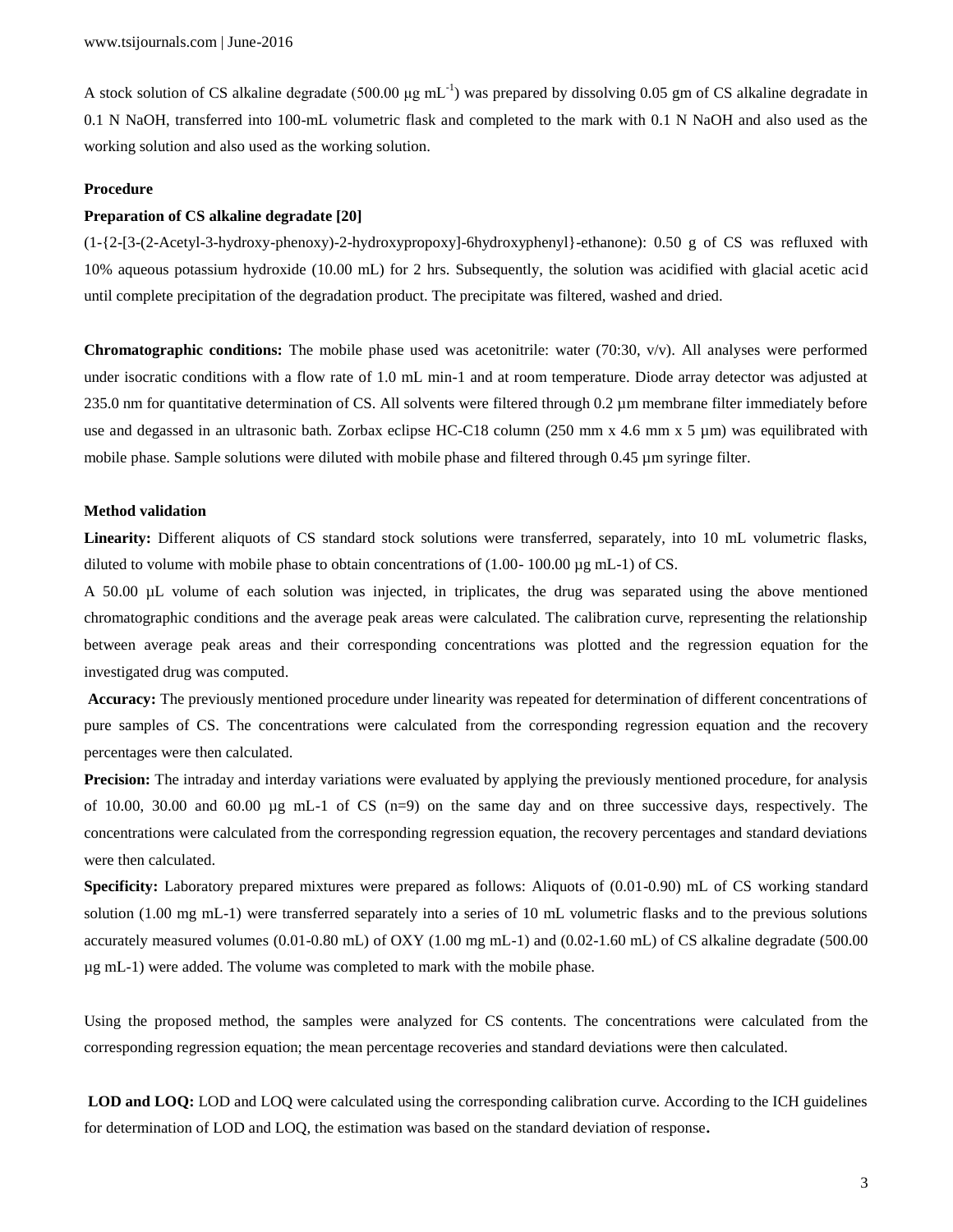LOD= $3.3 \times \sigma / S$ 

LOQ= $10 x \sigma / S$ 

Where,  $\sigma$  is the standard deviation of response and S is the slope of the calibration curve. Here, the standard deviation of the y-intercept of the regression line can be used as the standard deviation of response.

**Robustness:** The robustness was carried out by changing the ratio of the system acetonitrile: water from (70:30) to (80:20) and reinjection of 10.00  $\mu$ g mL<sup>-1</sup> sample again. Standard deviation was calculated.

**Application of the proposed procedure for the determination of CS in its pharmaceutical formulations:** Half mL and 1.00 mL were accurately transferred from Epicrom® eye drop and Nazocrom® nasal spray; respectively, to a 100 mL volumetric flask and diluted to the mark with distilled water to get 200.00  $\mu$ g mL<sup>-1</sup> of CS.

Five milliliters of the prepared solutions were transferred into 25 mL volumetric flask. The volume was completed with the mobile phase to obtain solution with a final concentration of 40.00  $\mu$ g mL<sup>-1</sup> CS. The procedure described under linearity was applied to the prepared samples.

Standard addition technique was applied to assess the validity of the proposed method by analyzing the pharmaceutical formulations spiked with different concentrations of pure standard drug.

Concentrations were calculated using the corresponding regression equation; the mean recovery percentages and standards deviations were then calculated.

## **Results and Discussion**

A reversed phase HPLC method was suggested for the quantitative determination of CS in pure form, in its pharmaceutical formulations and in presence of its alkaline degradate.

The specified chromatographic conditions were adjusted; a 50.00 µl volume was injected into HPLC. Several mobile phases were tried to obtain satisfactory results, symmetric peak shape and short run time.

The best results were obtained upon using mobile phase acetonitrile: water (70:30, v/v) with a flow rate 1 mL min<sup>-1</sup> at wavelength 235.0 nm. This wavelength shows maximum sensitivity for the studied drug. The average retention time  $\pm$  SD for 3 replicate injections were found to be  $1.99 \pm 0.2$  min (Figures 2 and 3).



**Figure 2:** HPLC Chromatogram of Cromolyn sodium 10.00 μg mL-1 at λ235 nm.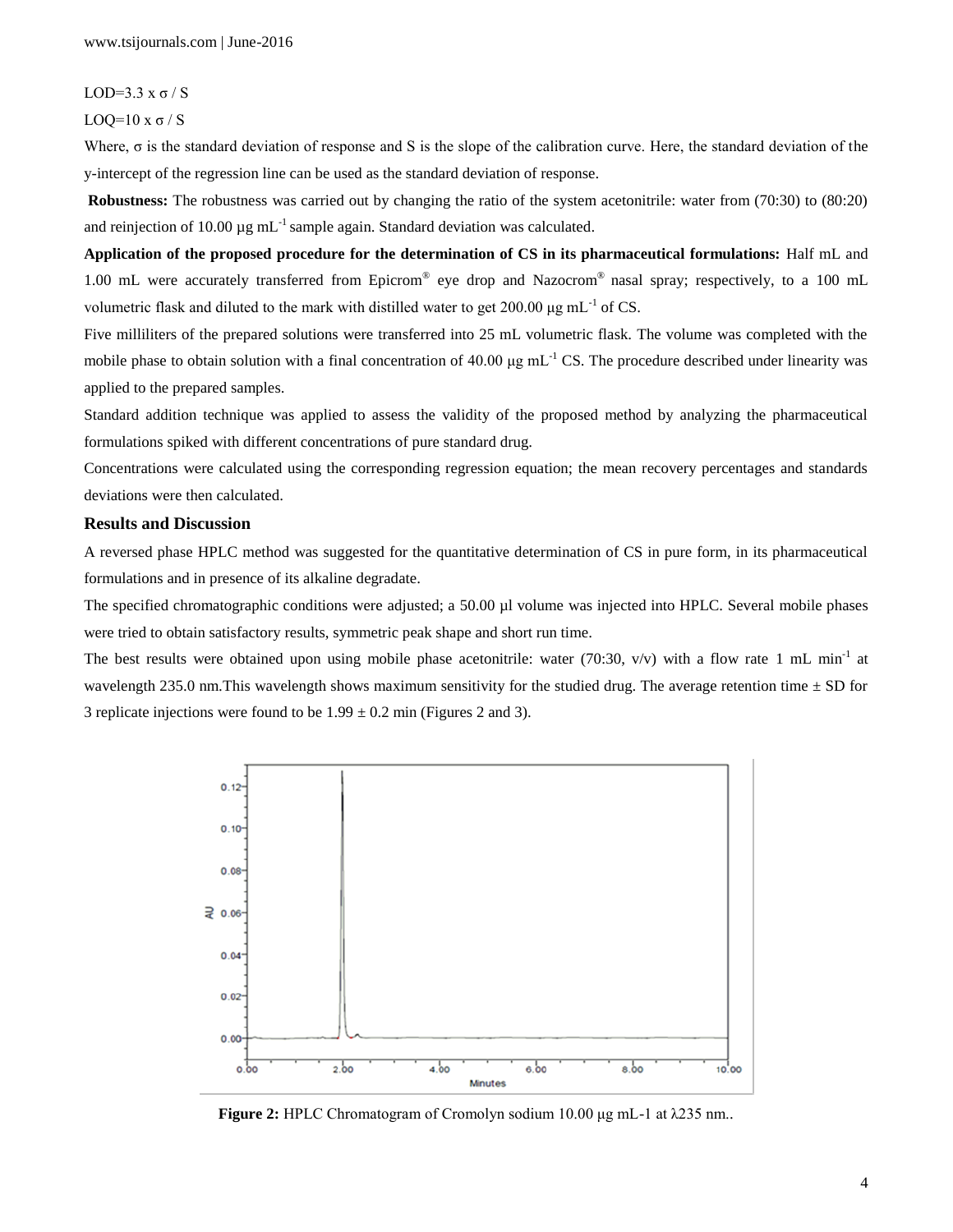

**Figure 3:** HPLC Chromatogram showing simultaneous separation of Cromolyn sodium 10.00 μg mL-1 (a), Oxymetazoline HCl 40.00 μg mL-1 (b) and Cromolyn sodium alkaline degradate 50.00 μg mL-1 (c) at λ235 nm

## **Identification of CS alkaline degradate.**

A successful attempt has been carried out for the preparation of CS alkaline degradate through the application of the Spath and Gruber method based on the similarity of the chromone nucleus in both compounds (CS and khellin). khellin, which is a naturally occurring chromone compound, can be hydrolyzed in 1% aqueous potassium hydroxide to yield khellinone [21-23]. The formation of CS alkaline degradate (which is one of the related substances of CS in the European Pharmacopeia) [24] could be confirmed by the UV spectrum of its alkaline solution which revealed disappearance of the characteristic absorption band of CS at 326.0 nm and appearance of other two absorption bands at 282.0 and 330.0 nm [20,25] as shown in Figure 4**.**



## **Method validation**

The proposed method was applied, the calibration curve was constructed and the regression equation was computed. A linear correlation was obtained between the average peak areas and the corresponding concentrations of the pure drug in the range of 1.00–100.00 µg mL-1.

The corresponding regression equation was computed and found to be:

$$
A = 41662C + 7306.6 (r=0.9999)
$$

Where, A is the peak area, C is the concentration ( $\mu$ g mL $-1$ ) and r is the correlation coefficient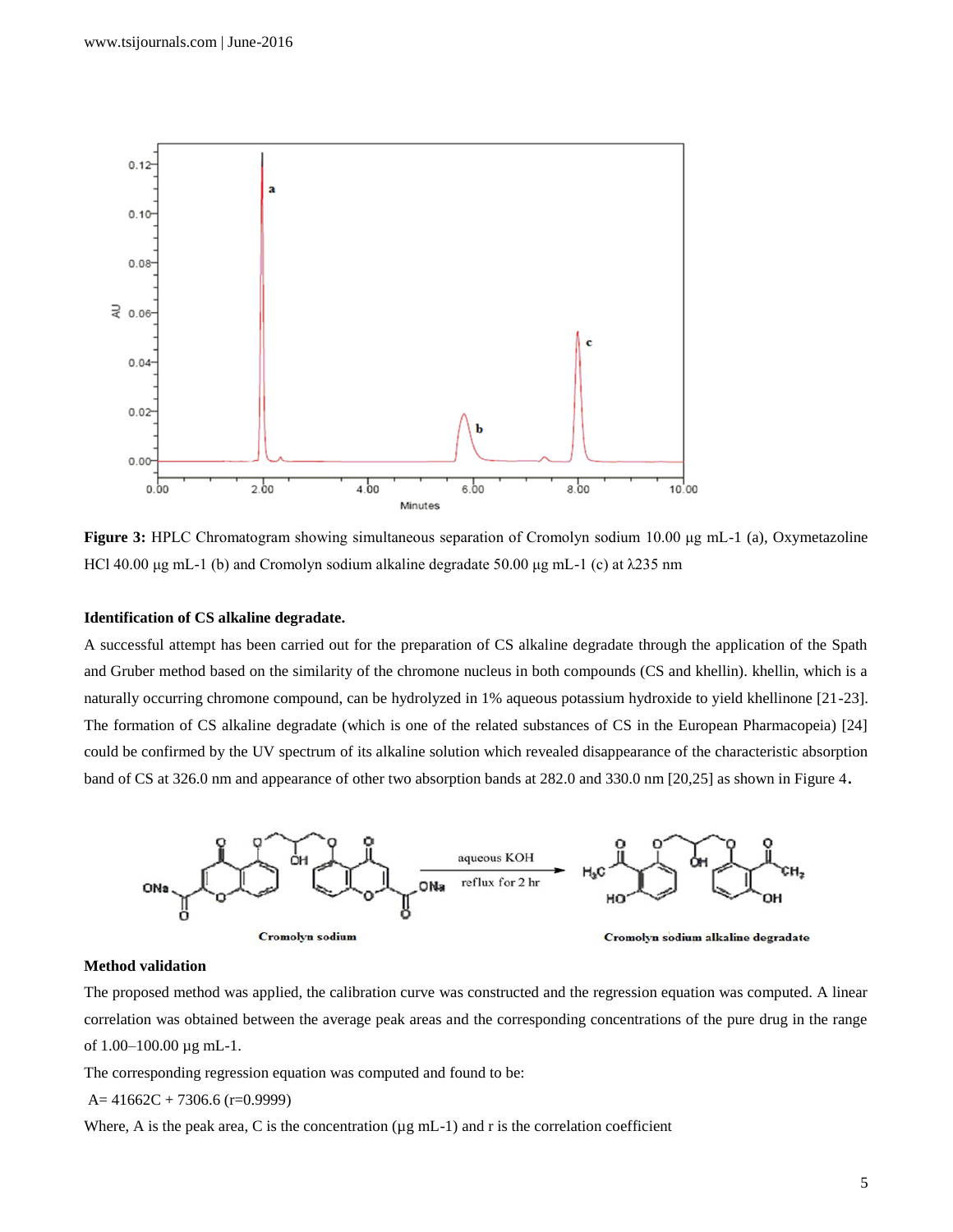

**Figure 4:** Zero order absorption spectra of 20.00 µg mL-1 Cromolyn sodium (\_\_\_\_) and 20.00 µg mL-1 Cromolyn sodium alkaline degradate  $(\ldots)$ .

The accuracy of the method was assessed by the determination of different concentrations of the studied drug in its bulk powder. The mean recovery percentage was found to be 100.17 ± 1.s04 for CS. Results were shown in Table 1.

| Taken $\mu$ g m $L^1$ | Found* $\mu$ g mL <sup>-1</sup> | Recovery %        |
|-----------------------|---------------------------------|-------------------|
| 1.00                  | 0.99                            | 99.00             |
| 5.00                  | 5.06                            | 101.20            |
| 10.00                 | 9.87                            | 98.70             |
| 20.00                 | 19.80                           | 99.00             |
| 30.00                 | 30.21                           | 100.70            |
| 40.00                 | 40.28                           | 100.70            |
| 50.00                 | 50.69                           | 101.38            |
| 60.00                 | 60.00                           | 100.00            |
| 80.00                 | 79.71                           | 99.64             |
| 100.00                | 101.35                          | 101.35            |
|                       | Mean $±$ SD                     | $100.17 \pm 1.04$ |
|                       |                                 |                   |

\*Average of three determinations

**Table 1:** Accuracy results for the determination of CS in the bulk powder by the proposed method.

The intraday and the interday precision were evaluated and the intraday standard deviation value was found to be 0.25 while that of the interday was 1.02.In order to assess the specificity of the proposed method, several synthetic mixtures, within the linearity ranges with different concentration ratios of CS, OXY and CS alkaline degradate were analysed.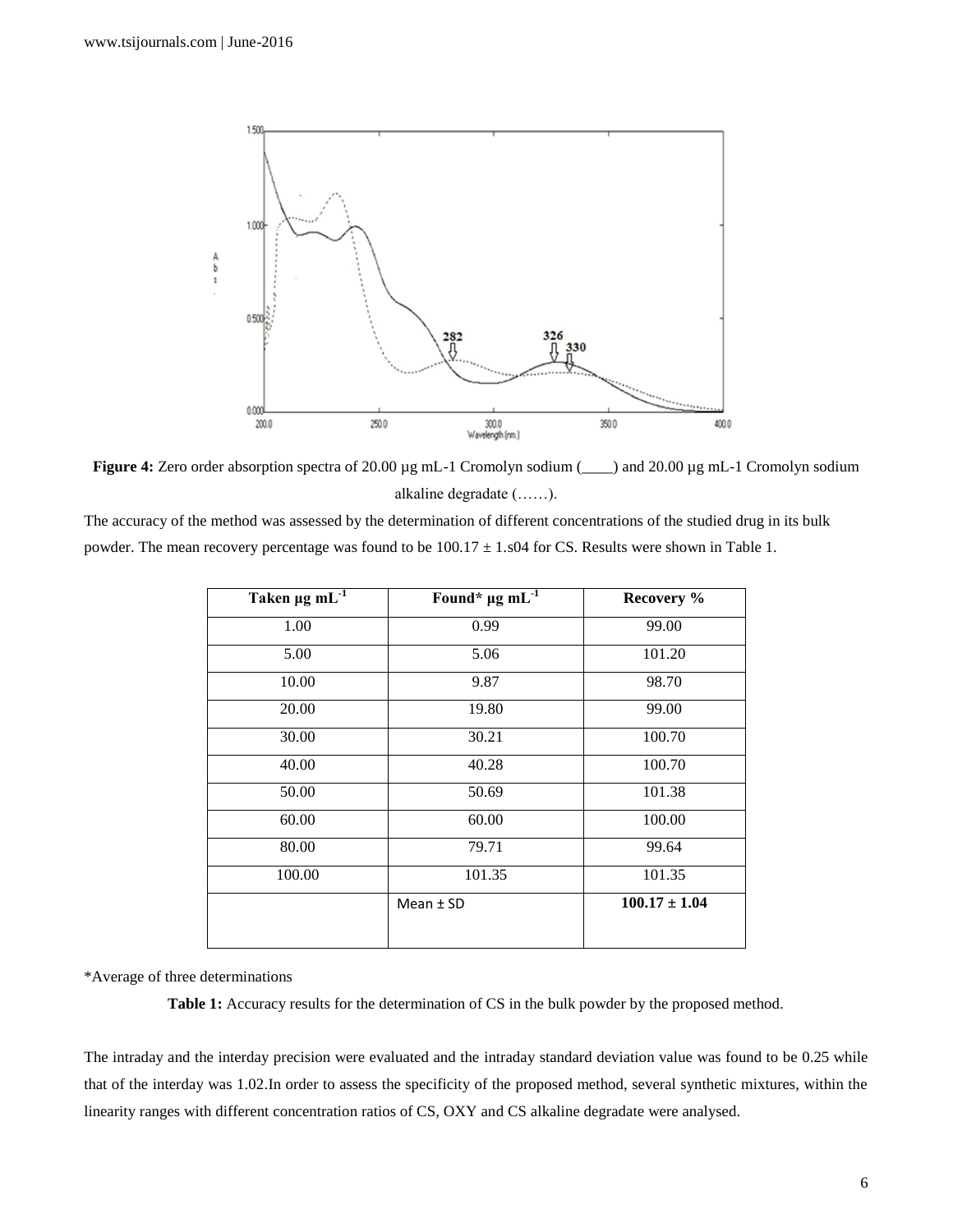The percentage recoveries obtained for each mixture are given in Table 2. It is obvious that the proposed method could be applied to resolve CS in presence of OXY and CS alkaline degradate with good selectivity.

| <b>Ternary mixtures ratios</b> | $\mathbf{CS}$      |                    |                 |
|--------------------------------|--------------------|--------------------|-----------------|
|                                | <b>Taken</b>       | Found*             | <b>Recovery</b> |
| CS:OXY:CS alkaline degradate   | $\mu g$ mL $^{-1}$ | $\mu$ g m $L^{-1}$ | $\frac{0}{0}$   |
| 1:4:5                          | 10.00              | 10.14              | 101.40          |
| 1:1:3                          | 20.00              | 20.10              | 100.50          |
| 3:7:4                          | 30.00              | 29.78              | 99.27           |
| 2:3:2                          | 40.00              | 39.75              | 99.38           |
| 1:1:1                          | 50.00              | 49.62              | 99.24           |
| 3:2:1                          | 60.00              | 60.13              | 100.22          |
| 7:3:2                          | 70.00              | 69.92              | 99.89           |
| 4:1:4                          | 80.00              | 80.15              | 100.19          |
| 9:1:1                          | 90.00              | 89.41              | 99.34           |
| 60:1:1                         | 60.00              | 59.24              | 98.73           |
| 80:1:1                         | 80.00              | 80.44              | 100.55          |
| $Mean \pm SD$                  | $99.88 \pm 0.77$   |                    |                 |

**Table 2:** Specificity results for the determination of CS in the laboratory prepared CS, OXY and CS alkaline degradate mixtures by the proposed method.

| <b>Parameter</b>                    | $\mathbf{CS}$     |  |
|-------------------------------------|-------------------|--|
| Accuracy (mean $\pm$ SD)            | $100.17 \pm 1.04$ |  |
| Precision (SD)                      |                   |  |
| Repeatability <sup>a</sup>          | 0.25              |  |
| Intermediate precision <sup>b</sup> | 1.02              |  |
| Specificity                         | $99.88 \pm 0.77$  |  |
| Range ( $\mu$ g mL <sup>-1</sup> )  | 1.00-100.00       |  |
| Linearity                           |                   |  |
| Intercept                           | 7306.6            |  |
| slope                               | 41662             |  |
| Correlation coefficient             | 0.9999            |  |
| LOD ( $\mu$ g mL <sup>-1</sup> )    | 0.07              |  |
| $LOQ$ (µg mL <sup>-1</sup> )        | 0.03              |  |
| Robustness                          | 1.34              |  |

<sup>a</sup>The intraday and <sup>b</sup>the interday standard deviations of samples of concentration 10.00, 30.00 & 60.00 µg mL<sup>-1</sup> performed as triplicates.

**Table 3:** Results of assay validation parameters of the proposed method for the analysis of CS in pure form.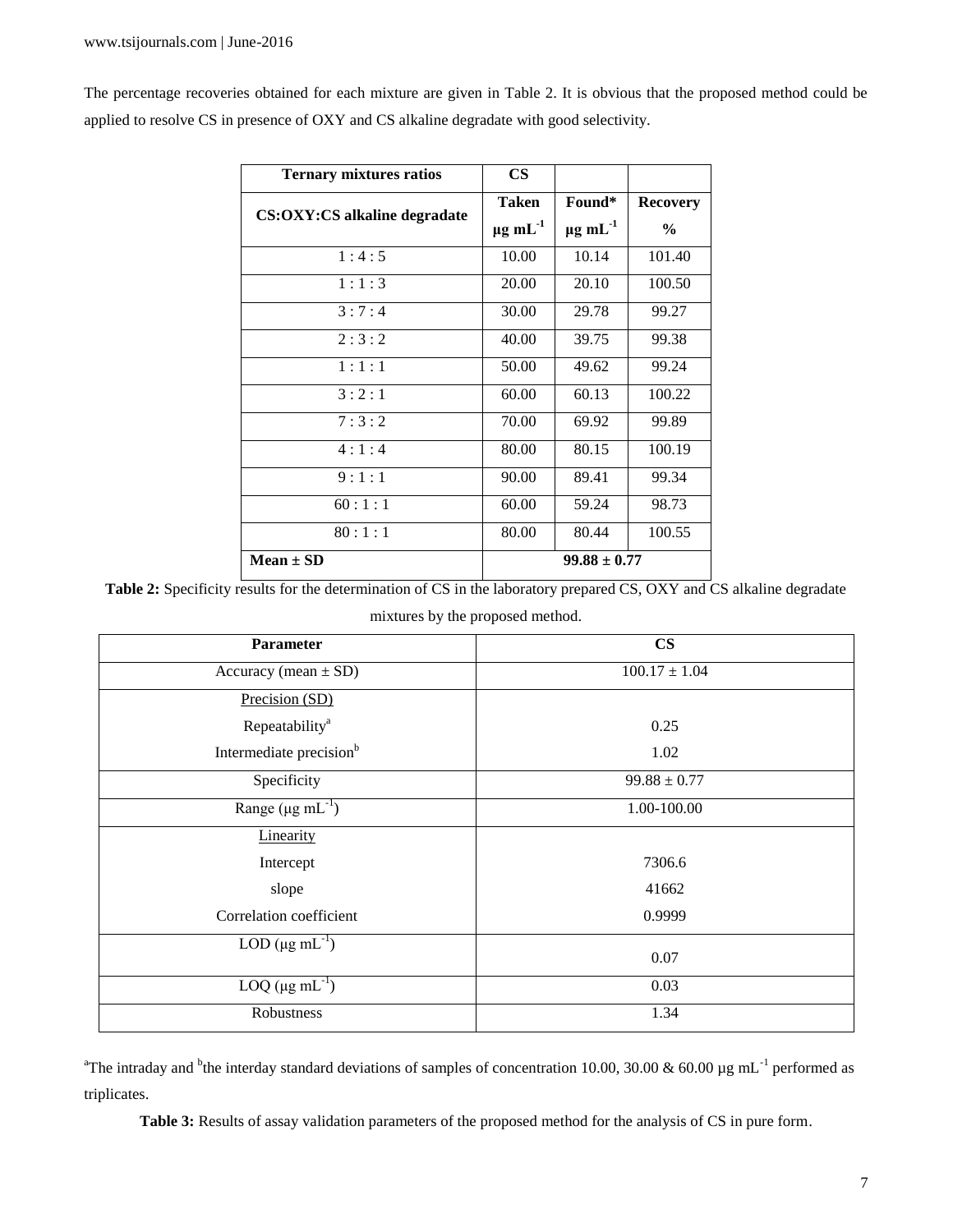## **System suitability**

System suitability testing was done in order to demonstrate that the instrumental system is performing properly. Calculations revealed good results as shown in Table 4.

| Parameter                                      | Value | Reference value                                         |
|------------------------------------------------|-------|---------------------------------------------------------|
| Capacity factor $(K')$                         | 3.98  | K' > 2                                                  |
| Tailing factor (T)                             | 1.06  | T < 2                                                   |
| Number of theoretical plates (N)               | 1584  | N > 2000                                                |
| Height equivalent to theoretical plates (HETP) | 0.16  | The smaller the value, the higher the column efficiency |
| Selectivity <sup>*</sup> (a)                   | 3.42  | a > 1                                                   |
| Resolution**( $R_S$ )                          | 9.65  | $R_s > 2$                                               |

\*Selectivity was calculated according to the capacity factors of two successive peaks.

\*\* Resolution was calculated according to the retention times of the drugs in two successive peaks.

**Table 4:** System suitability parameters for the analysis of CS using the proposed HPLC method.

## **Statistical analysis of the results**

The proposed method was successfully used for the determination of the studied drug in its bulk powder and in its

pharmaceutical formulations with good accuracy and precision.

The validity of the proposed method was checked by applying the standard addition technique. Results obtained are given in Table 5 which indicates that different additives with the studied drug did not interfere.

|                                 | <b>HPLC</b> method |               |                    | <b>Standard addition technique</b> |               |                    |                      |           |               |
|---------------------------------|--------------------|---------------|--------------------|------------------------------------|---------------|--------------------|----------------------|-----------|---------------|
|                                 | <b>Taken</b>       | Found         |                    | Recovery*                          | Added         | Found              |                      | Recovery* |               |
|                                 | $\mu$ g m $L^{-1}$ |               | $\mu$ g m $L^{-1}$ |                                    | $\frac{6}{6}$ | $\mu$ g m $L^{-1}$ | $\mu$ g mL $^{-1}$   |           | $\frac{6}{6}$ |
| Nazocrom <sup>®</sup>           | 40                 | 41.96         |                    | 104.9                              | 30            |                    | 30.04                | 100.13    |               |
| nasal spray                     | 40                 |               | 42.1               |                                    | 105.25        | 40                 |                      | 39.77     | 99.43         |
| labeled to<br>contain 20 mg     | 40                 |               | 41.9               |                                    | 104.75        | 50                 |                      | 49.57     | 99.14         |
| of CS per 1 mL                  |                    | Mean $\pm$ SD |                    | $104.97 \pm$<br>0.26               | $Mean \pm SD$ |                    | 99.57 $\pm$<br>0.51  |           |               |
|                                 |                    |               |                    |                                    |               |                    |                      |           | 101.23        |
| Epicrom <sup>®</sup> eye        |                    | 40<br>41.62   |                    |                                    | 30<br>104.05  |                    |                      | 30.37     |               |
| drop labeled to                 |                    | 40<br>41.55   |                    |                                    | 103.88        |                    | 40                   |           | 99.55         |
| contain 40 mg<br>of CS per 1 mL | 40                 |               | 41.58              |                                    | 103.95        | 50                 |                      | 50.74     | 101.48        |
|                                 | $Mean \pm SD$      |               |                    | $103.96 \pm 0.09$                  | $Mean \pm SD$ |                    | $100.75 \pm$<br>1.05 |           |               |

\*Average of three determinations

**Table 5:** Application of Standard addition technique on the pharmaceutical formulations of CS by the proposed method.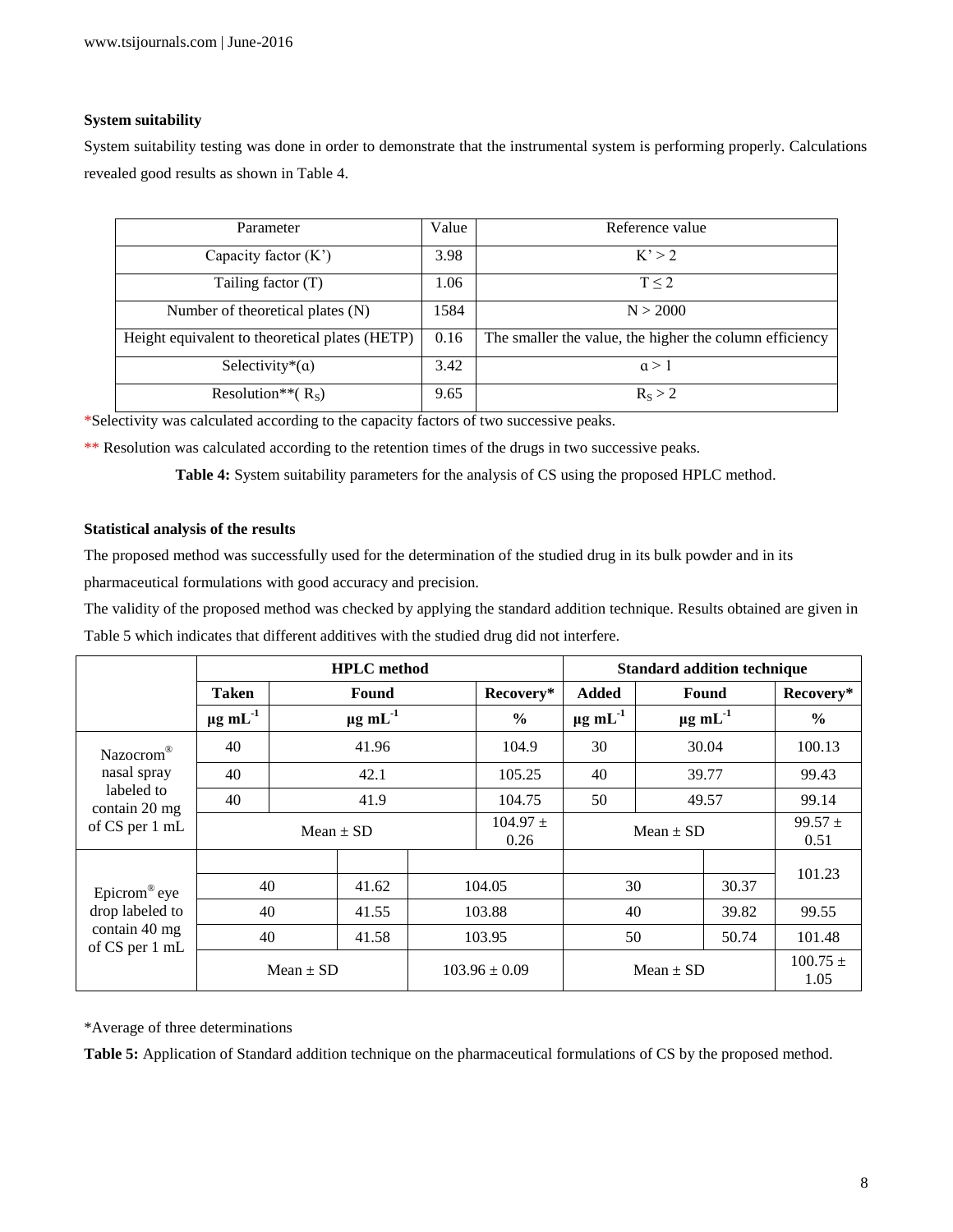Statistical comparison showed that there is no significant difference between the results obtained from the proposed method and those obtained from the official method [26]. The proposed method was found to be accurate and precise since the t and F values are less than the tabulated ones as shown in Table 6.

|                  | Average recovery of CS |                              |  |
|------------------|------------------------|------------------------------|--|
| <b>Parameter</b> | <b>HPLC</b><br>method  | Official method <sup>a</sup> |  |
| Mean             | 100.17                 | 100.34                       |  |
| <b>SD</b>        | 1.04                   | 0.67                         |  |
| Variance         | 1.08                   | 0.45                         |  |
| n                | 10                     | 6                            |  |
| t                | $0.37(2.14)$ *         |                              |  |
| F                | $2.39(4.77)*$          |                              |  |

\*The values between parentheses are the corresponding theoretical values for **t** and **F** at the 95% confidence level.

<sup>a</sup>Direct spectrophotometric determination of Cromolyn sodium using pH 7.4 sodium phosphate buffer at the maximum absorbance 326.0 nm

Table 6: Statistical comparison between the results obtained by applying the proposed method and the official method<sup>(14)</sup> for the analysis of CS in pure form.

## **Conclusion**

The proposed method offers distinct advantage in simplicity and sensitivity and could be easily used in quality control laboratory for the analysis of CS in its bulk powder and in its pharmaceutical formulations.

## **Reference**

1. Wu X, Adedoyin OO, Mansour HM (2011) Pulmonary and Nasal Anti-Inflammatory and Anti-Allergy Inhalation Aerosol Delivery Systems. Antiinflam. Antiallergy Agents Med. Chem10: 215-229

2. Murphy S, Kelly HW (1987) Cromolyn sodium: a review of mechanisms and clinical use in asthma. Drug Intell Clin Pharm 21: 22-35.

3. Tillman J, Whymark DW (1971) A method for the determination of disodium cromoglycate and other chromones. Analyst 96: 689-698.

4. Yang YS, YC Ren, S. Zhou, J. Xu, Yaowu Fenxi Zazhi 19 (1999) 125.

5. Brown K, Gardner JJ, Lockley WJS, Preston JR, Wilkinson DJ (1983) Radioimmunoassay of Sodium Cromoglycate in Human Plasma Ann. Clin Biochem. 20 31-36.

6. KocicPV, Radulovic D, Pecanac D, Zivanovic L (1992) Determination of sodium cromoglycate in pharmaceutical dosage forms using TLC-densitometry. Farmaco 47: 1563-1567.

7. Xie X, Pan X, Wang Z (1990) Zhongguo Yiyao Gongye Zazhi 171.

8. J.J.J. Gardner, Chromatogr. B: Biomed. Appl 305: 228.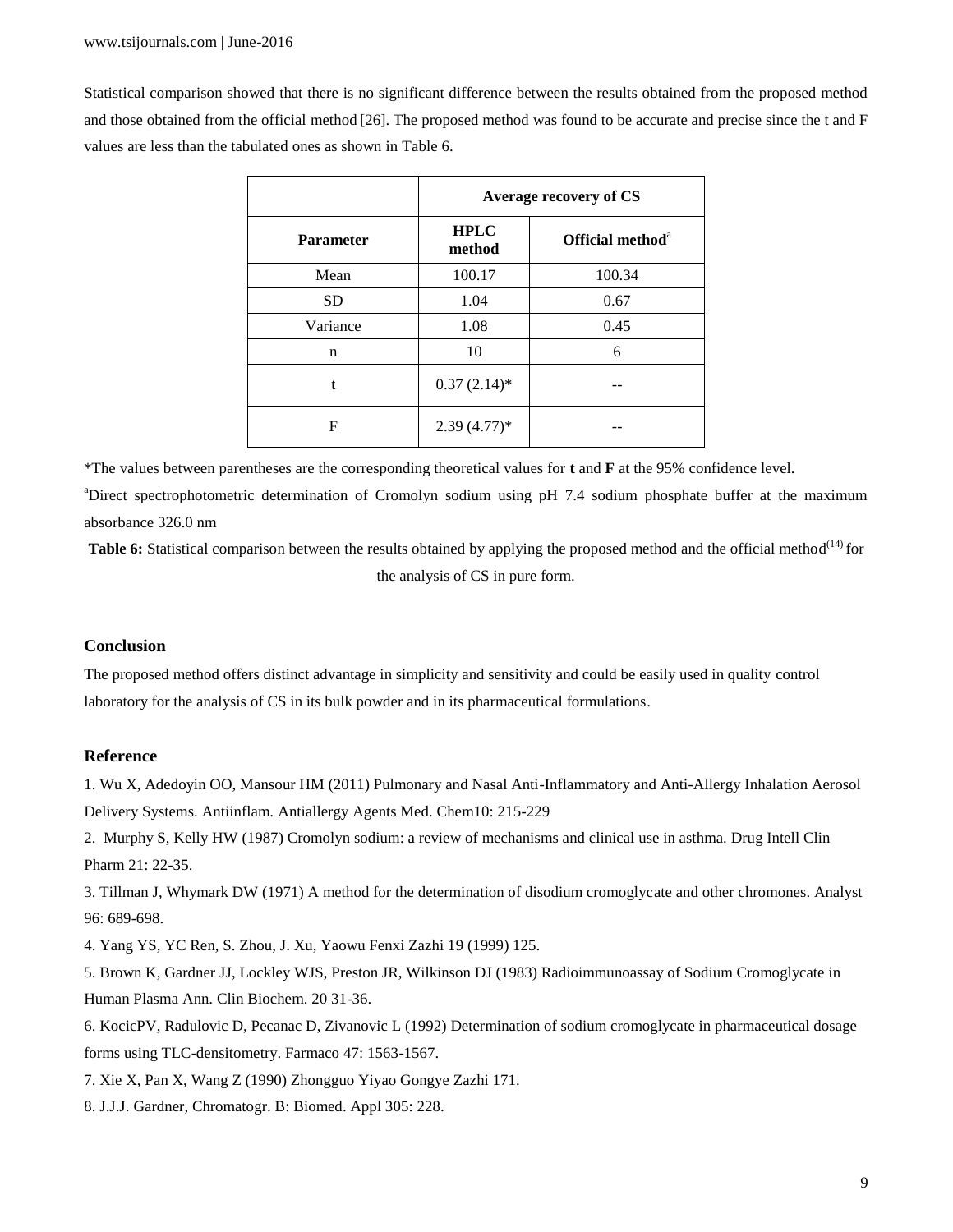9. Aswania OA, Corlett SA, Chrystyn H (1997) Development and validation of an ion-pair liquid chromatographic method for the quantitation of sodium cromoglycate in urine following inhalation. J Chromatogr B Biomed Sci Appl 690: 373-378. 10. Ng LL (1994) Reversed-phase liquid chromatographic determination of cromolyn sodium in drug substance and select dosage forms. J AOAC Int 77: 1689-1694.

11. Segall A, Vitale F, Ricci R, Giancaspro G, Pizzorno MT (1997) Drug Dev. Ind Pharm 23: 839.

12. Mawatari K1, Mashiko S, Sate Y, Usui Y, Iinuma F, et al. (1997) Determination of disodium cromoglycate in human urine by high-performance liquid chromatography with post-column photoirradiation-fluorescence detection. Analyst 122: 715-717.

13. Ozou ML, Girault J, Malgouyat JM, Pasquier O (2001) Determination of sodium cromoglycate in human plasma by liquid chromatography-mass spectrometry in the turbo ion spray mode. J Chromatogr B Biomed Sci Appl 765: 179-185. 14. Liu XY, Qu TT, Wang BJ, Wei CM, Yuan GY, et al. (2008) Determination of sodium cromoglycate in human plasma by liquid chromatography with tandem mass. Biomed Chromatogr 22: 1021-1027.

15. Lin ZJ, Abbas R, Rusch LM, Shum L (2003) Development and validation of a sensitive liquid chromatographic-tandem mass spectrometric method for the determination of cromolyn sodium in human plasma. J Chromatogr B Analyt Technol Biomed Life Sci 788: 159-166.

16. Helle A, Hirsjärvi S, Peltonen L, Hirvonen J, Wiedmer SK (2008) Quantitative determination of drug encapsulation in poly(lactic acid) nanoparticles by capillary electrophoresis. J Chromatogr A 1178: 248-255.

17. Pereira FC, Fogg AG, Zanoni MVB (2003) Regeneration of poly-l-lysine modified carbon electrodes in the accumulation and cathodic stripping voltammetric determination of the cromoglycate anion. Talanta 6: 102-1032.

18. Moreira J, Foster SE, Rodrigues JA, Fogg AG, (1992) Differential-pulse adsorptive stripping voltammetric determination of sodium cromoglycate at a hanging mercury drop electrode. Analyst 117: 989-991.

19. Fogg AG, Fayad N (1978) Differential pulse polarographic determination of disodium cromoglycate in urine Anal. Chim. Acta 102: 205-210.

20. Hassib ST, El-Zaher A, Fouad MA (2011) Development and Validation of RP-HPLC Stability-Indicating Methods for the Determination of Butamirate Citrate and Sodium Cromoglycate. Journal of Chemical and Pharmaceutical Research 3: 243- 258.

21. El-Gindy A (2005) High performance liquid chromatographic determination of oxeladin citrate and oxybutynin hydrochloride and their degradation products. Farmaco 60: 689-699.

22. Spath E, Gruber W (1938) Die Konstitution des Kellins (aus Ammi visnaga) (I. Mitteil. über natürliche Chromone). Berichte 71: 106-113

23. Geissman TA (1949) Journal of American Chemical Society, 71: 1498-1499.

24. The European Pharmacopoeia (2004) 5th edn. The Council of Europe.

25. Hassib ST, El-Zaher AA, Fouad MA (2011) Validated stability-indicating derivative and derivative ratio methods for the determination of some drugs used to alleviate respiratory tract disorders and their degradation products. Drug Test Anal 3: 306-318.

26. The United States Pharmacopoeia (2007). 30 NF, 25th edn., United States Pharmacopeial Convention, Rockville, MD 20852, United States.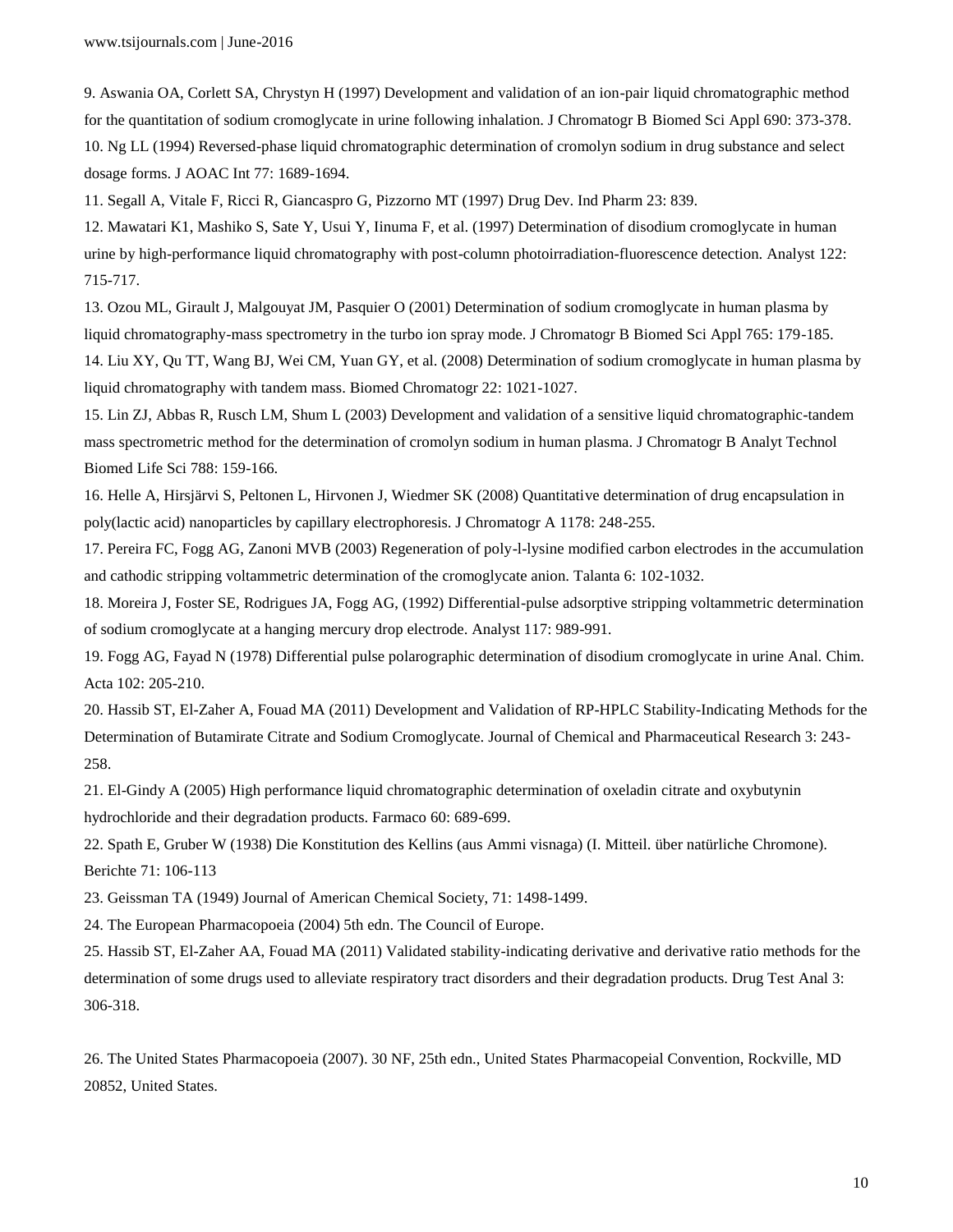#### **Instrument**

Analysis was performed on a chromatographic system Jasco LC-Net II/ADC (Japan) equipped with UV detector (UV-2070 plus), isocratic pump (PU-2080 plus) and 4-line degasser (DG-2080-54). A chromatographic separation was achieved by Inertsil C-18, 250 x 4.6mm, 5µ analytical column. Data acquisition was made with ChromNAV software.

Mass Spectrometer for structure elucidation of the degradation product

This is done by MS/MS detection in positive ion mode using a MDS Sciex (Foster City, CA, USA) API-3200 MS/MS triple quadrupole mass spectrometer, equipped with a Turbo ion spray interface at 350°C. The common parameters, nebulizer gas (GS1), heater gas (GS2) and collision activated dissociation gas (CAD), were set at 30, 40, and 5 psi, respectively. The compound parameters, declustering potential (DP), collision energy (CE) and collision exit potential (CXP) were set at 56, 31, and 12 V respectively. The analytical data were processed using Analyst software (version 1.4.2).

#### **Procedure**

Preparation of the basic degradation products of the studied drugs

BENZ and AML were subjected to basic degradation. 100 mg of each powder was weighed, transferred separately to two conical flasks. Then, 0.1 N NaOH was added separately on the two volumetric flasks. Then the flasks were refluxed for 0.5 hour for basic degradation. After the reflux, the conical flasks were neutralized against 0.1 N HCl, and then completed to 100 mL by distilled water. The complete degradation was confirmed using HPLC and mass spectrometry.

#### **Chromatographic conditions**

Separation of the two analytes along with the degradation products and the IS was accomplished using Inertsil C18 column (250 x 4.6 mm, 5  $\mu$  column) as a stationary phase. The mobile phase used was acetonitrile-potassium hydrogen phosphate buffer pH=7 adjusted by 0.1 N NaOH (40/60 v/v) was used as a mobile phase. The flow rate was 1 mL/min and the detection wavelength was 242 nm.

#### **Preparation of standard stock and working solutions**

Primary stock solutions of BENZ, AML, and MOX internal standard (IS) (all at 1.0 mg/mL) were separately prepared by dissolving 100 mg of each standard powder in the least amount of methanol and completed to the volume by distilled water, where BENZT was prepared by degradation [as explained earlier] . Primary stock solutions were diluted with the mobile phase for the RP-HPLC to prepare standard working solutions of BENZ, BENZT, AML, and MOX (100 µg/mL). All solutions were stored at  $4 ∘C, and equilibrated to room temperature before use.$ 

#### **Linearity and Calibration standards of the pure bulk powder**

Accurately measured aliquots of BENZ, BENZT, and AML were transferred from their working standard solution (0.1 mg/mL) into three series of 10-ml volumetric flasks and complete to volume with the mobile phase (acetonitrile-potassium hydrogen phosphate buffer (40/60 v/v) pH=7 adjusted by 0.1 N NaOH). The calibration samples consist of six concentrations of BENZ  $(0.5 - 100 \text{ µg/mL})$ , BENZT  $(0.5 - 100)$ , and AML  $(5 - 100 \text{ µg/mL})$ . The samples were injected separately along with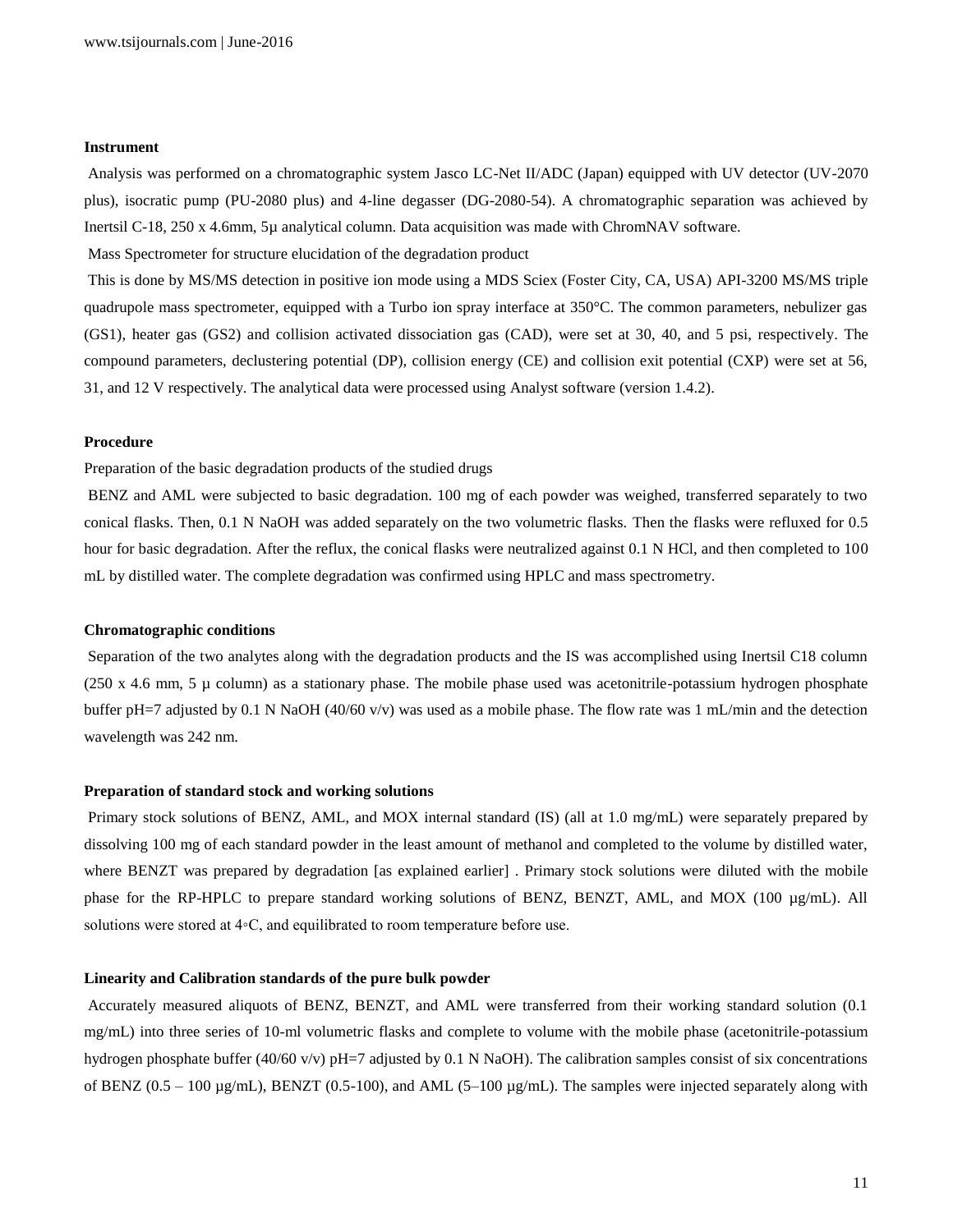MOX (IS) into the Inertsil C18 column under a flow rate of 1 mL/min. The relative peak area of each analyte was recorded against its concentration, the linearity curves were constructed and the regression equations computed.

#### **Validation**

*Accuracy*: The accuracy of the results was checked by applying the proposed methods for determination of three replicates of different concentrations of the analytes. The concentrations were obtained from the corresponding regression equations, from which the percentage recoveries suggested good accuracy of the proposed methods.

## *Precision*

*Repeatability*: Three concentrations of the analytes were analyzed three times intra-daily using the proposed methods under the same experimental conditions. The relative standard deviations were calculated.

*Reproducibility (Intermediate precision):* The previous procedures were repeated inter-daily on three different days for the analysis of the three chosen concentrations. The relative standard deviations were calculated.

*Laboratory prepared mixtures (Selectivity):* Solutions containing different ratios of the analytes were prepared by transferring accurately measured aliquots from their standard working solutions into a series of 10-ml volumetric flasks and the volume was completed to the mark with mobile phase. The final concentration ranges were  $5 - 20 \mu g/ml$  for BENZ,  $10 - 25 \mu g/ml$  for BENZT, and 5-25 for AML. The chromatograms of these different laboratory prepared mixtures were recorded and the procedure under linearity was then followed. Concentrations of the analytes in the prepared samples were calculated from the corresponding computed regression equations.

## **Application to pharmaceutical formulation**

To determine the content of BENZ and AML in commercial capsuless (Loadless®) (each capsule labeled to contain 20 mg BENZ and 5 mg AML), 20 capsules were weighed and finely powdered. A portion of powder equivalent to one capsule was weighed accurately and transferred to a 100-ml beaker. 50 ml of methanol was added, stirred using a magnetic stirrer for 15 min and filtered through 0.5µm Whatman filter paper into a 100-ml volumetric flask. The residue was washed three times each with 10 ml of methanol and the solution was completed to the mark with the same solvent. From the above prepared solution, further dilutions were prepared in the obtained linearity ranges using mobile phase. The general procedure described under linearity was followed to determine the concentration of both drugs in the prepared dosage form solution. The analysis was done in triplicates. Concentrations of BENZ and AML in the prepared samples were calculated from the corresponding computed regression equations.

#### **Application to spiked human plasma sample**

Aliquot volumes from the standard working solutions of BENZ, BENZT, and AML were added on 500 µL human plasma, then 30 µL IS was added. Then, 3 mL of acetonitrile was added, the samples were mixed on a vortex for 1 min, followed by centrifugation for 10 min at 10,000 rpm. The organic phase solution was transferred to a clean tube and evaporated to dryness under a gentle stream of nitrogen gas at 40 °C. The residue was reconstituted with 100 µL mobile phase, and 20 µL was injected. Then, the same procedure was repeated but spiking was done after the extraction step to calculate the recovery %.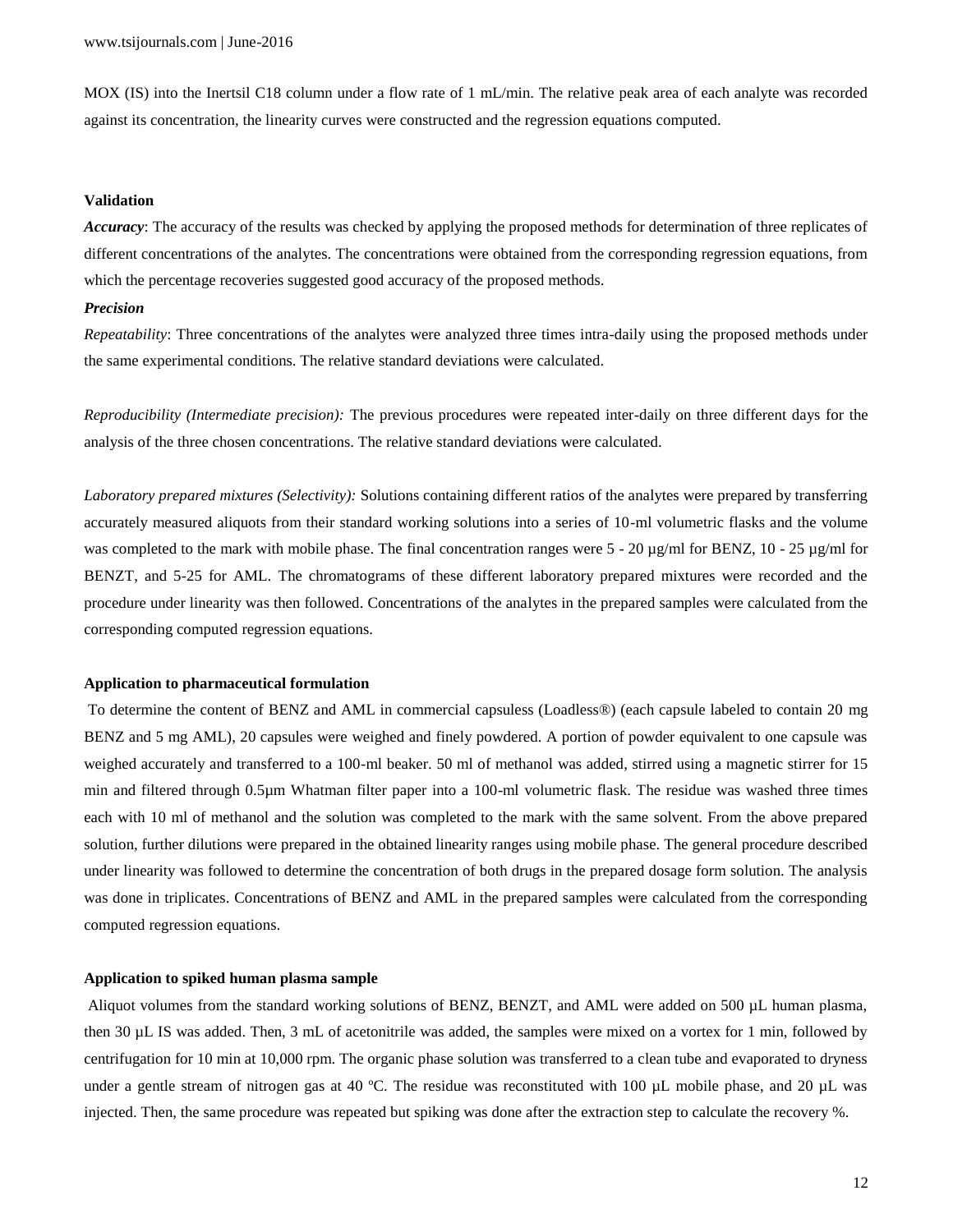## **Results and Discussion**

This manuscript describes the use of a RP-HPLC method to quantify BENZ, its active metabolite BENZT, and AML in the pharmaceutical dosage form. Also the paper describes the application of the proposed method to determine the three analytes in spiked human plasma without interference form endogenous plasma constituents. All the determinations were done in a short run time and with high sensitivity.

#### **Method development**

Different organic modifiers proportions along with different buffers with different pH were tried. Our goal is to obtain optimum resolution, symmetric peak shape, reasonable run time, and best sensitivity. Methanol and acetonitrile were tried, methanol caused longer run time where the run time extended to more than 20 min. Phosphate buffer with different pH's  $(3, 1)$ 5, 7) were tried. The optimum resolution and peak shape obtained with acetonitrile-potassium hydrogen phosphate buffer pH=7 adjusted by 0.1 N NaOH (40/60 v/v) as a mobile phase. The flow rate for better resolution and rapid separation was adjusted to 1mL/min. Also, two types of stationary phases C8 and C18 were investigated for the optimum resolution of the analytes' peaks, however the more hydrophobic Inertsil C18 was found to be more superior in separating analytes' peaks in a reasonable run time. Full separation of the three peaks of BENZ, BENZT, and AML was obtained, where the retention time of the analytes was 6.3, 2.4, and 7.8 min., respectively, where the retention time for MOX (IS) was 5.3 min. as shown in Figure 2. System suitability parameters are shown in Table 1.



**Figure 2:** HPLC chromatogram showing the complete resolution of BENZ, BENZT, and AML (80 ug/mL each) with MOX (IS) and AML deg. Product.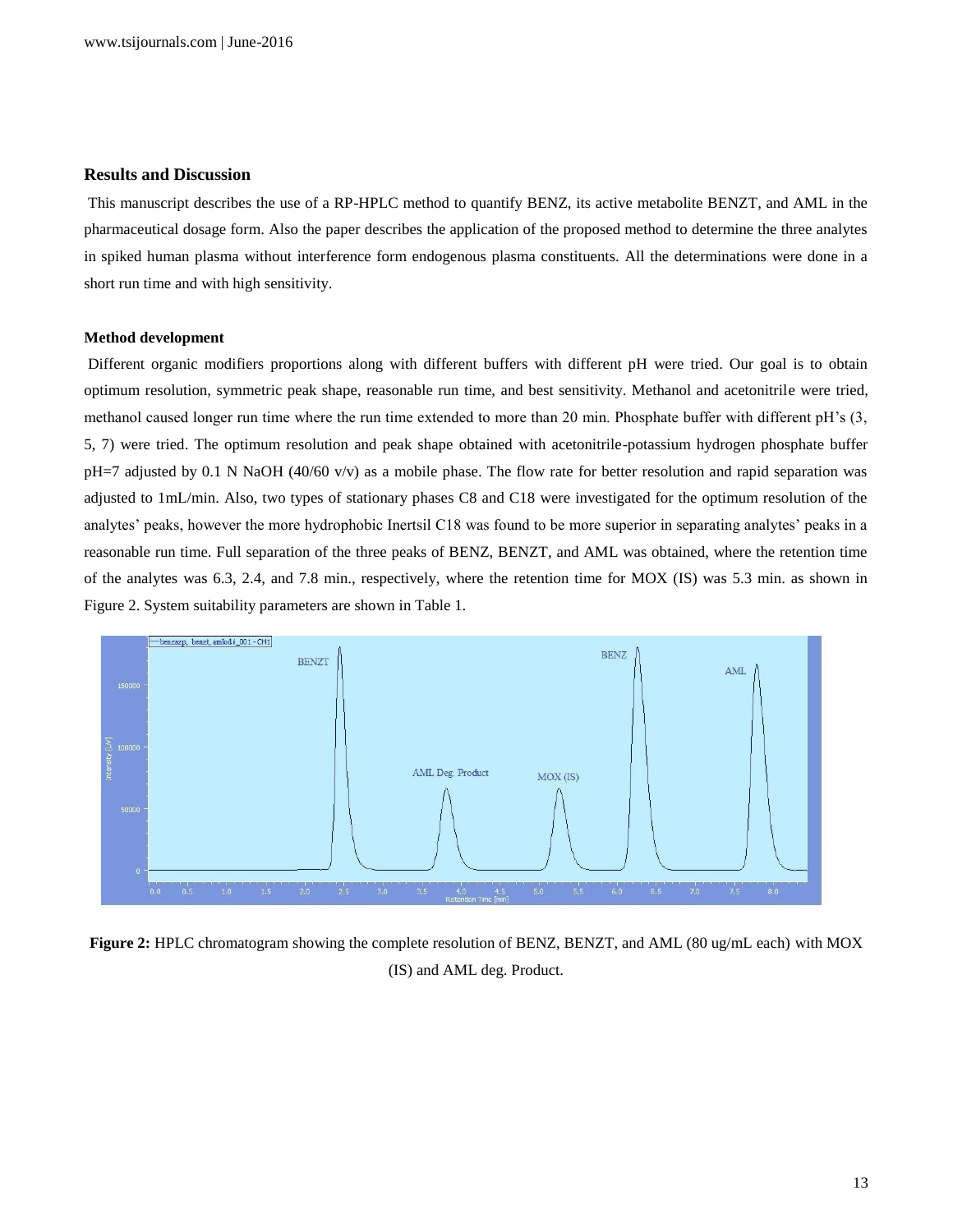| <b>Parameter</b>                                          | <b>Benazepril</b> | <b>Benzeprilat</b> | Amlodipine |
|-----------------------------------------------------------|-------------------|--------------------|------------|
| <b>Retention time</b>                                     | 6.3               | 2.4                | 7.8        |
| Resolution*                                               | 3.5               | 4.2                |            |
| Tailing factor                                            | 1.2               | 1.2                | 1.3        |
| Column Capacity                                           | 4.73              | 1.18               | 6.09       |
| of<br>effeciency<br>(No.<br>Column<br>theoritical plates) | 6879              | 1955               | 6348       |
| <b>HETP</b>                                               | 0.004             | 0.013              | 0.004      |

\* Resolution is calculated relative to the next peak.



## **Stability of BENZ and AML**

BENZ with a molecular weight (424.5) is an ester pro-drug which is hydrolyzed in vivo by esterase enzyme to the pharmacologically active biacid BENZT with a molecular weight (396). So to obtain this active form, Hydrolysis of BENZ was tried by exposing to 0.1 N NaOH and refluxing for 0.5 hour for basic degradation. Also complete degradation of AML was done by the same method. AML has a molecular waight of (408.8) where its basic degradation has a molecular weight (366). The complete degradation was confirmed by HPLC (with the disappearance of BENZ and AML peaks at retention times 6.3, and 7.8 min, respectively. and appearance of the BENZT and basic degradation product of AML peaks at retention times 2.4, and 3.8 min., respectively. (Figure 3a and 3b), and mass spectrometry (with the appearance of m/z for BENZT and degradation product of AML at 397 and 367.2, respectively, and disappearance of m/z for BENZ and AML at 425.2 and 409.2, respectively) as shown in (Figure 4a and 4b).

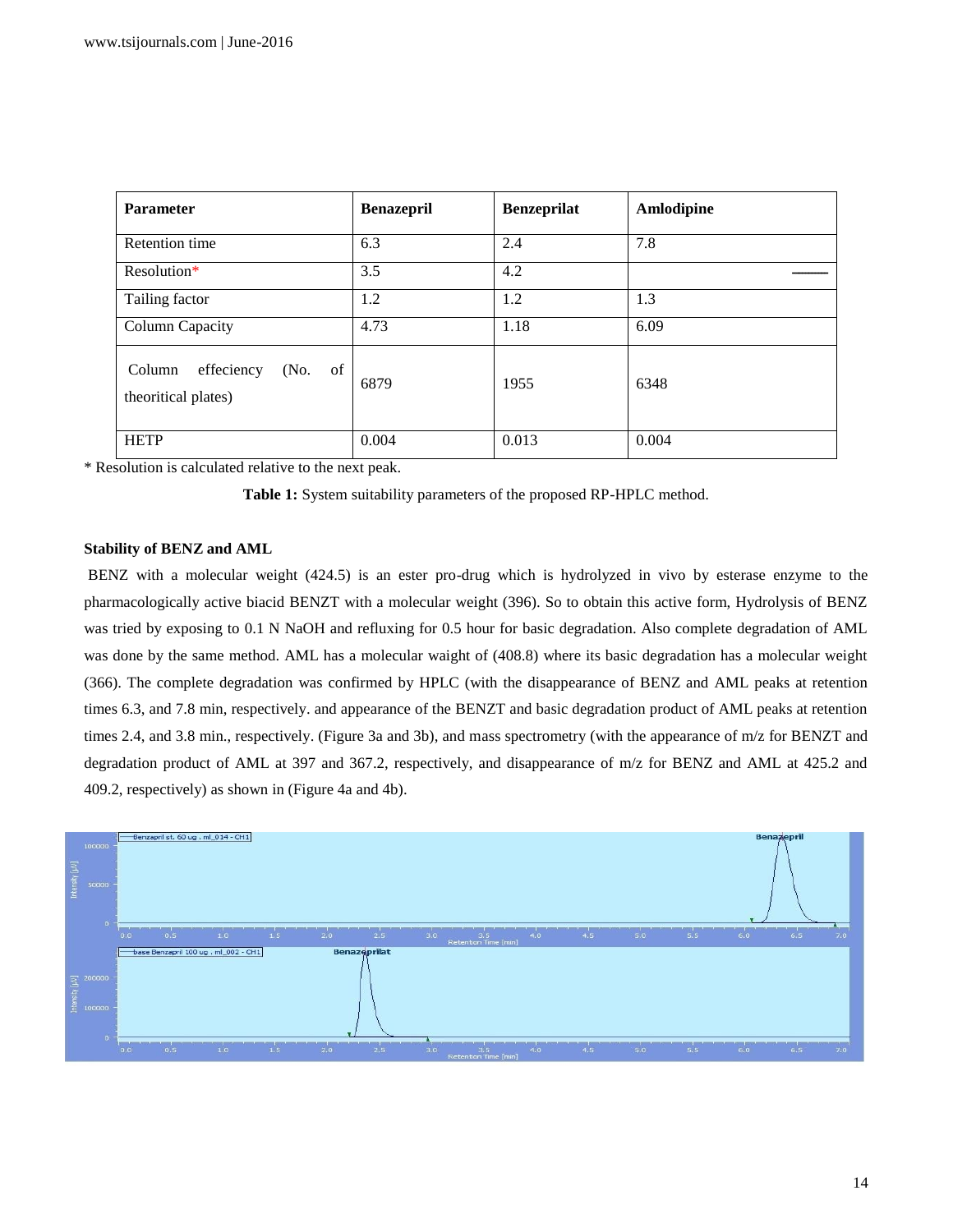**Figure 3a:** HPLC chromatograms of BENZ (60 ug/mL) and BENZT (100ug/mL) confirming the complete degradation of BENZ by basic and acidic hydrolysis.



**Figure 3b:** HPLC chromatograms of AML (80 ug/mL) and AML basic degradation product, confirming the complete degradation of AML by basic hydrolysis.



**Figure 4a:** MS spectra of a)BENZ and b)BENZT confirming the complete degradation by basic hydrolysis.

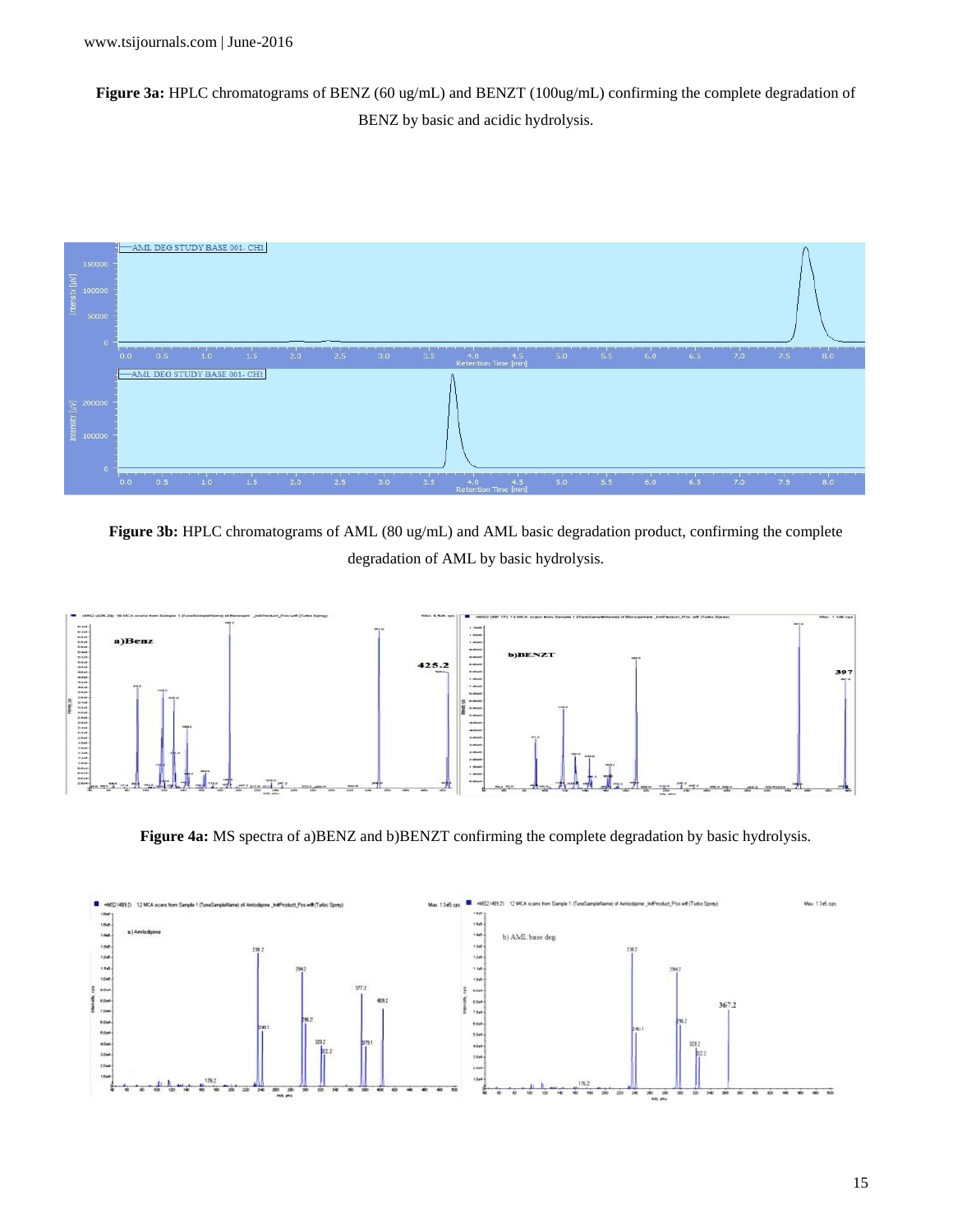**Figure 4b:** MS spectra of a)AML and b) AML basic degaradtion product confirming the complete degradation by basic hydrolysis.

The cell wall of algae consists of chitin, lipids, polysaccharides and proteins. These macromolecules provide different functional groups, such as thiother, carboxyl, imidazole, hydroxyl, carbonyl, phosphate, phenolic, etc., which can form coordination complexes with heavy inorganic heavy metals [8,10].

The typical method of optimization involves varying one independent variable while maintaining all others at a fixed level which require to very long times. To overcome this difficulty, experimental factorial design and response methodology can be employed to optimize the biosorption of inorganic heavy metal. For better understanding of different stages of biosorption at varying heavy metal concentration, pH and sorbent dosages, RSM was used to optimize inorganic heavy metal uptake [11].

Response surface methodology (RSM) is an empirical statistical technique employed for multiple regression analysis of quantitative data obtained from statistically designed experiments by solving the multivariate equations simultaneously. The graphical representation of these equations are called as response surfaces, could be used to describe the individual and cumulative effect of the test variables on the response and to determine the mutual interaction between the test variables and their subsequent effect on the response [12-14].

In this study the effects of cooperating parameters on the lead (II) biosorption are described using response surface methodology (RSM). Four parameters namely, contact time, pH, temperature and biomass dose were taken as input variables in a Box-Behnken model and 27 experiments were performed to obtain the data. Subsequently, theoretical values were obtained for the best conditions for removal of lead [15,16].

## **Materials and Methods**

#### **Reagents**

99.27% of levocetirizine working standard and 98.92% pseudoephedrine were obtained purchased from Sigma, UK. Combined tablet formulation Levocetirizine HCl 5 mg and Pseudoephedrine HCl 120 brand Verizet D, Manufactured by Cipla pharmaceuticals. Acetonitrile and water (HPLC grade) were obtained from Merck, Darmstadt, Germany. Analytical grade Phosphoric acid, potassium dihydrogen phosphate and ortho phosphate used were from Merck, Darmstadt, Germany. perrmanganate [37-41], ammonium metavanidate [42-44], chromium trioxide, and potassium dichromate[45,46]. None of these reagents have not been previously used for the spectrophotmetric analysis of neither acyclovir nor amantadine HCl. For these reasons, the present study was dedicated to investigate the application of these reagents in the spectrophotometric analysis of both drugs in their pharmaceutical dosage forms. of infection[4], as well as in the management of herpes zoster[1]. Amantadine has mild antiparkinsonism activity and also has been used in the management parkinsonism of mainly in early disease stage when symptoms are mild. Amantadine is usually given by mouth as the hydrochloride salt[1]. The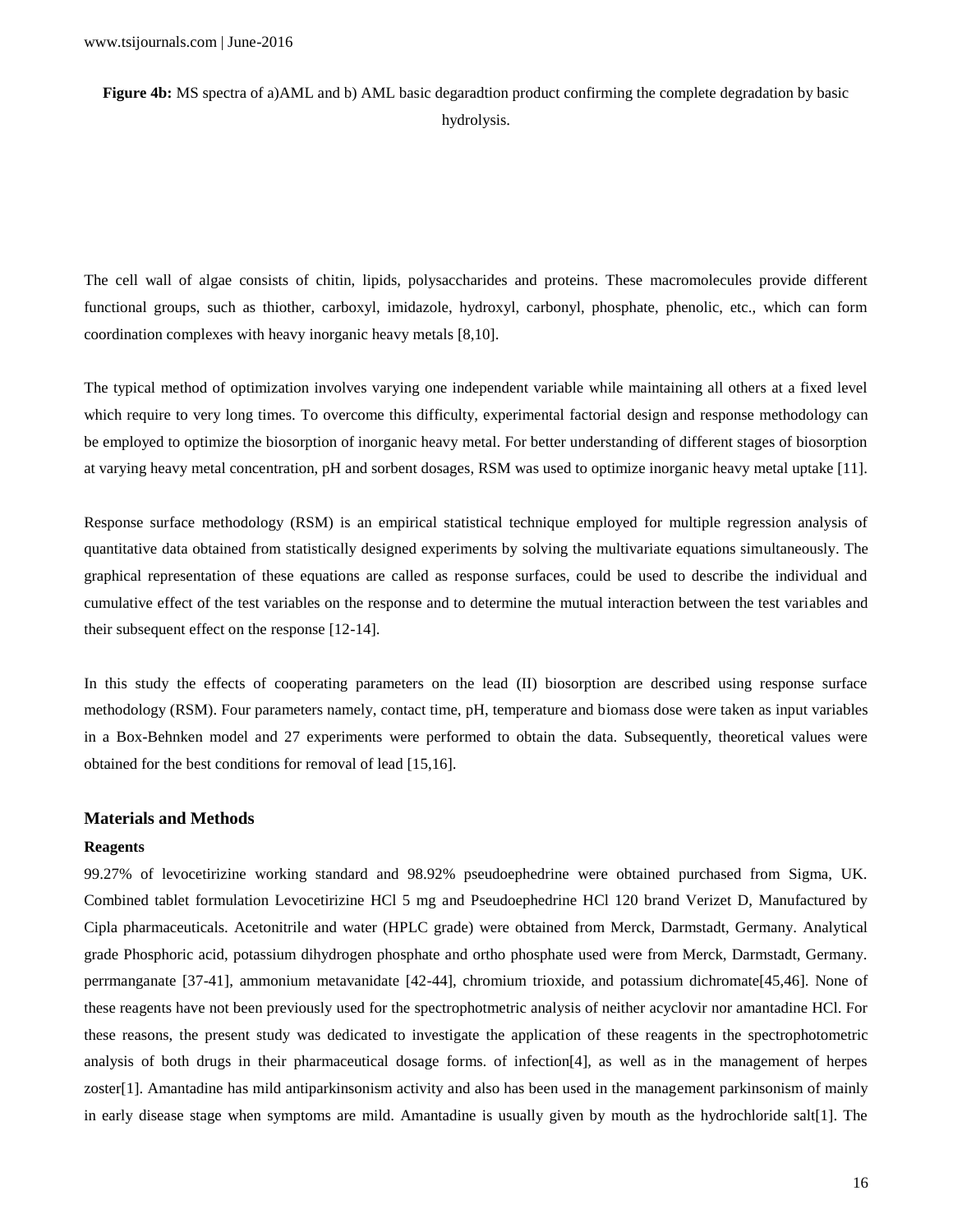therapeutic importance of acyclovir and amantadine HCl has promoted the development of many analytical methods for their quantitative determination. These methods include high-performance liquid chromatography (HPLC)[5-18], micellar liquid chromatography[19], gas chromatography[20,21], capillary electrophoresis [22-23], radioimmunoassay [24], and potentiometry [25]. Most of these methods were devoted to biological fluids like plasma[5-7], serum[8], and/or urine[9]. Although some HPLC methods have been applied for the determination of acyclovir and amantadine HCl in their pharmaceutical dosage forms[15-18], however the procedures lack the sensitivity [ 15], besides being tedious and difficult to perform[ 16], or require selective and expensive detectors, which could not be available in many laboratories[17]. Spectrophotometric and fluorimetric analysis are considered more convenient alternative techniques because of their inherent simplicity and high sensitivity. Since acyclovir contains a weakly absorbing chromophore, and amantadine has no any lightabsorbing chromophores in their molecules, few spectrophotometric methods[26-30] have been reported for their determination. These methods were laborious, time consuming, or/and require derivatization of the drug. Therefore, our laboratory involved to develop new simple spectrophotometric and fluorimetric methods that overcome these drawbacks. In our previous report [32].



**Figure 1:** Levocetirizine Chemical structure.

 the development of a simple fluorimetric method for determination of acyclovir and amantadine HCl was described. The present study was dedicated to the development of new simple spectrophotometric methods for determination of both drugs in their pharmaceutical dosage forms. Redox reactions have been used as the basis for the development of simple and sensitive spectrophotometric methods for the determination of many pharmaceutical compounds [33-46]. For these reasons, these reactions were attempted for use in the present study. This proposal was promoted by our previous report [32] that described the susceptibility of acyclovir and amantadine HCl for oxidation. In oxidimetric reactions, the most commonly used oxidizing agents are ceric ammonium sulphate [34-36], potassium permanganate [ 37-41], ammonium metavanidate [42-44], chromium trioxide, and potassium dichromate[45,46]. None of these reagents have not been previously used for the spectrophotmetric analysis of neither acyclovir nor amantadine HCl. For these reasons, the present study was dedicated to investigate the application of these reagents in the spectrophotometric analysis of both drugs in their pharmaceutical dosage forms.

Ectrophotometric methods[26-30] have been reported for their determination. These methods were laborious, time consuming, or/and require derivatization of the drug. Therefore, our laboratory involved to develop new simple spectrophotometric and fluorimetric methods that overcome these drawbacks. In our previous report [32], the development of a simple fluorimetric method for determination of acyclovir and amantadine HCl was described. The present study was dedicated to the development of new simple spectrophotometric methods for determination of both drugs in their pharmaceutical dosage forms. Redox reactions have been used as the basis for the development of simple and sensitive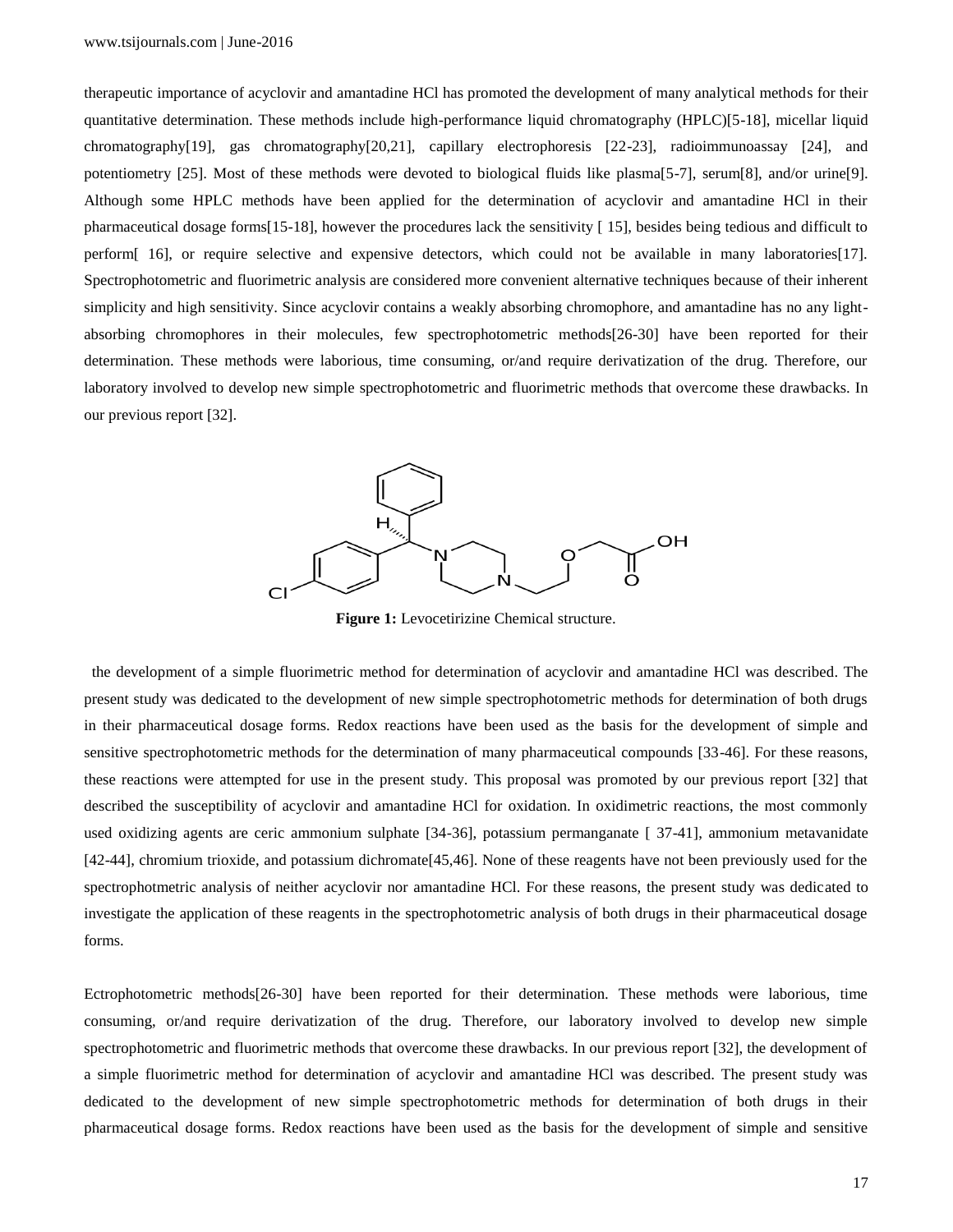spectrophotometric methods for the determination of many pharmaceutical compounds [33-46]. For these reasons, these reactions were attempted for use in the present study. This proposal was promoted by our previous report [32] that described the susceptibility of acyclovir and amantadine HCl for oxidation. In oxidimetric reactions, the most commonly used oxidizing agents are ceric ammonium sulphate [34-36], potassium permanganate [ 37-41], ammonium metavanidate [42-44], chromium trioxide, and potassium dichromate[45,46]. None of these reagents have not been previously used for the spectrophotmetric analysis of neither acyclovir nor amantadine HCl. For these reasons, the present study was dedicated to investigate the application of these reagents in the spectrophotometric analysis of both drugs in their pharmaceutical dosage forms.

Ectrophotometric methods[26-30] have been reported for their determination. These methods were laborious, time consuming, or/and require derivatization of the drug. Therefore, our laboratory involved to develop new simple spectrophotometric and fluorimetric methods that overcome these drawbacks. In our previous report [32], the development of a simple fluorimetric method for determination of acyclovir and amantadine HCl was described. The present study was dedicated to the development of new simple spectrophotometric methods for determination of both drugs in their pharmaceutical dosage forms. Redox reactions have been used as the basis for the development of simple and sensitive spectrophotometric methods for the determination of many pharmaceutical compounds [33-46]. For these reasons, these reactions were attempted for use in the present study.

| Sno            | <b>Concentration</b><br>$(\mu G/Ml)$ | Peak<br>Area |
|----------------|--------------------------------------|--------------|
|                |                                      | 17233        |
| $\mathfrak{D}$ | 10                                   | 34194        |
| 3              | 15                                   | 50814        |
|                | 20                                   | 66559        |
|                | 25                                   | 81069        |

**Table 1:** HPLC linearity data for Levocetirizine.

proposal was promoted by our previous report [32] that described the susceptibility of acyclovir and amantadine HCl for oxidation. In oxidimetric reactions, the most commonly used oxidizing agents are ceric ammonium sulphate [34-36], potassium permanganate [ 37-41], ammonium metavanidate [42-44], chromium trioxide, and potassium dichromate[45,46]. None of these reagents have not been previously used for the spectrophotmetric analysis of neither acyclovir nor amantadine HCl. For these reasons, the present study was dedicated to investigate the application of these reagents in the spectrophotometric analysis of both drugs in their pharmaceutical dosage forms.

Previous report [32], the development of a simple fluorimetric method for determination of acyclovir and amantadine HCl was described. The present study was dedicated to the development of new simple spectrophotometric methods for determination of both drugs in their pharmaceutical dosage forms. Redox reactions have been used as the basis for the development of simple and sensitive spectrophotometric methods for the determination of many pharmaceutical compounds [33-46]. For these reasons, these reactions were attempted for use in the present study. This proposal was promoted by our previous report [32] that described the susceptibility of acyclovir and amantadine HCl for oxidation. In oxidimetric reactions, the most commonly used oxidizing agents are ceric ammonium sulphate [34-36], potassium permanganate [ 37-41], ammonium metavanidate [42-44], chromium trioxide, and potassium dichromate[45,46]. None of these reagents have not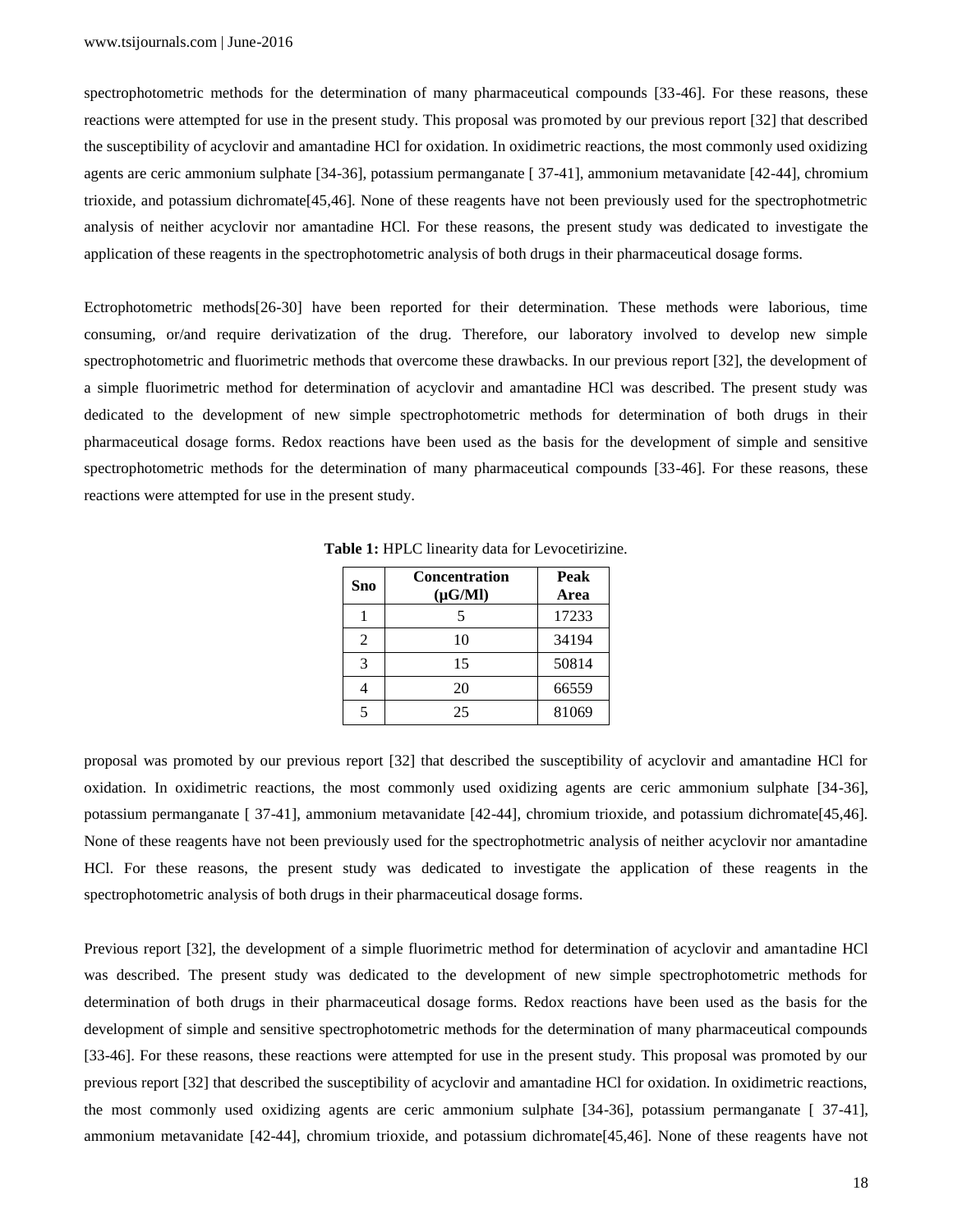been previously used for the spectrophotmetric analysis of neither acyclovir nor amantadine HCl. For these reasons, the present study was dedicated to investigate the application of these reagents in the spectrophotometric analysis of both drugs in their pharmaceutical dosage forms. previous report [32], the development of a simple fluorimetric method for determination of acyclovir and amantadine HCl was described. The present study was dedicated to the development of new simple spectrophotometric methods for determination of both drugs in their pharmaceutical dosage forms. Redox reactions have been used as the basis for the development of simple and sensitive spectrophotometric methods for the determination of many pharmaceutical compounds [33-46]. For these reasons, these reactions were attempted for use in the present study. This proposal was promoted by our previous report [32] that described the susceptibility of acyclovir and amantadine HCl for oxidation. In oxidimetric reactions, the most commonly used oxidizing agents are ceric ammonium sulphate [34-36], potassium permanganate [ 37-41], ammonium metavanidate [42-44], chromium trioxide, and potassium dichromate[45,46]. None of these reagents have not been previously used for the spectrophotmetric analysis of neither acyclovir nor amantadine HCl. For these reasons, the present study was dedicated to investigate the application of these reagents in the spectrophotometric analysis of both drugs in their pharmaceutical dosage forms. previous report [32], the development of a simple fluorimetric method for determination of acyclovir and amantadine HCl was described. The present study was dedicated to the development of new simple spectrophotometric methods for determination of both drugs in their pharmaceutical dosage forms. Redox reactions have been used as the basis for the development of simple and sensitive spectrophotometric methods for the determination of many pharmaceutical compounds [33-46]. For these reasons, these reactions were attempted for use in the present study. This proposal was promoted by our previous report [32] that described the susceptibility of acyclovir and amantadine HCl for oxidation. In oxidimetric reactions, the most commonly used oxidizing agents are ceric ammonium sulphate [34-36], potassium permanganate [ 37-41], ammonium metavanidate [42-44], chromium trioxide, and potassium dichromate[45,46]. None of these reagents have not been previously used for the spectrophotmetric analysis of neither acyclovir nor amantadine HCl. For these reasons, the present study was dedicated to investigate the application of these reagents in the spectrophotometric analysis of both drugs in their pharmaceutical dosage forms. previous report [32], the development of a simple fluorimetric method for determination of acyclovir and amantadine HCl was described. The present study was dedicated to the development of new simple spectrophotometric methods for determination of both drugs in their pharmaceutical dosage forms. Redox reactions have been used as the basis for the development of simple and sensitive spectrophotometric methods for the determination of many pharmaceutical compounds [33-46]. For these reasons, these reactions were attempted for use in the present study. This proposal was promoted by our previous report [32] that described the susceptibility of acyclovir and amantadine HCl for oxidation. In oxidimetric reactions, the most commonly used oxidizing agents are ceric ammonium sulphate [34-36], potassium permanganate [ 37-41], ammonium metavanidate [42-44], chromium trioxide, and potassium dichromate[45,46]. None of these reagents have not been previously used for the spectrophotmetric analysis of neither acyclovir nor amantadine HCl. For these reasons, the present study was dedicated to investigate the application of these reagents in the spectrophotometric analysis of both drugs in their pharmaceutical dosage forms.

## **REFERENCE**

1. Arindam B, Krishnendu B, Mithun C. Simultaneous RP-HPLC Estimation of Levocetirizine Hydrochloride and Montelukast Sodium in Tablet Dosage Form. Int J ChemTech Res 2011; 2(1): 405-410.